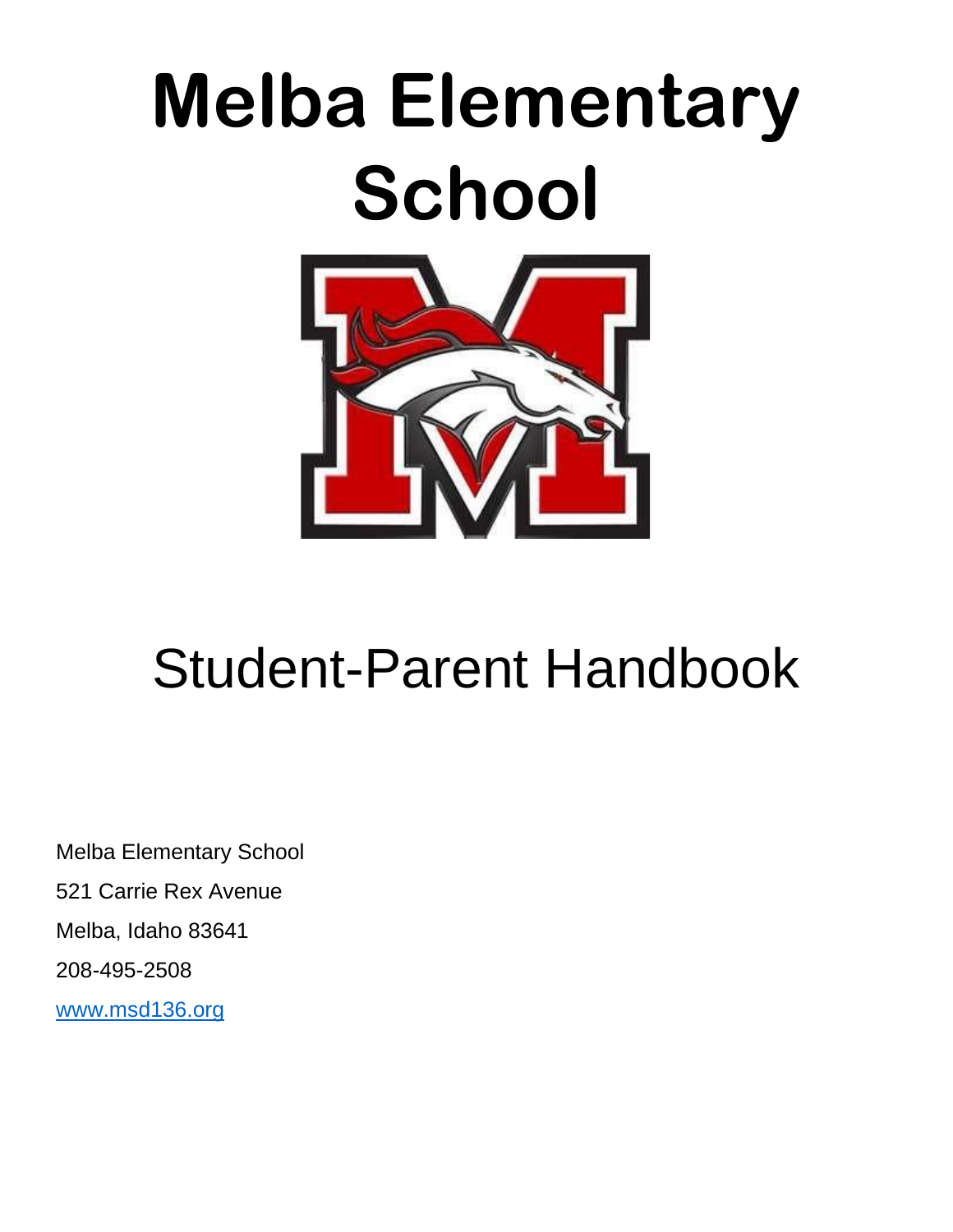The administration and staff of Melba Elementary School take great pride in the success of our students. Our vision is to help students develop the skills, knowledge, and character to prepare them to be college and career ready. We know this goal is not achieved independently. The support and collaboration with the parents and community plays a vital role in this success. We are committed



to developing positive relationships and open communication with parents. Together we will support and teach the students in our school. We encourage parents to develop open communication with us and take an active role in their child's education. Reading daily with their child, completing assigned homework, and collaborating about academic and personal experiences at school provides parents with the opportunity to become important members of their child's educational experience. We strive to create the best possible learning environment for our students.

The policies and procedures in this handbook are the result of a concerted effort on the part of the faculty and administration. This information is presented so that both parents and students will be knowledgeable about the way our school operates. Together we will prepare students who will enrich our society!

# **Admission and Registration-**

# **First Grade through Sixth Grade:**

The students who attended Melba School District the previous year will be admitted on their past records. New students attending the school must present a copy of the student's birth certificate, record of current immunizations, and proof of residency. Admission is completed at the elementary office. Registration for all classes is completed in May before school is dismissed for the summer.

# **Kindergarten:**

Registration for Kindergarten is held between the months of April and May. Information about this process will be provided to the parents and community members on the Melba School District webpage (www.msd136.org). Students must be 5 years of age by September 1 to attend Kindergarten. This is Idaho State Law (Idaho Code 33-201) and may not be waived.

# **Developmental Preschool:**

Melba School District operates a developmental Pre-School for students age three to five years who qualify. Pre-School registration is completed on an individual basis. Please contact the elementary school for additional information.

# **Attendance-**

# **Absences:**

Melba Elementary School recognizes the importance of attendance to a child's education. The amount of time spent on task will greatly influence the success of the student. It is very important that your child attend school on time, all day, and every day, Monday through Thursday. Because we are a four-day school week, students have the opportunity to utilize Fridays to schedule appointments and plan for family vacations.

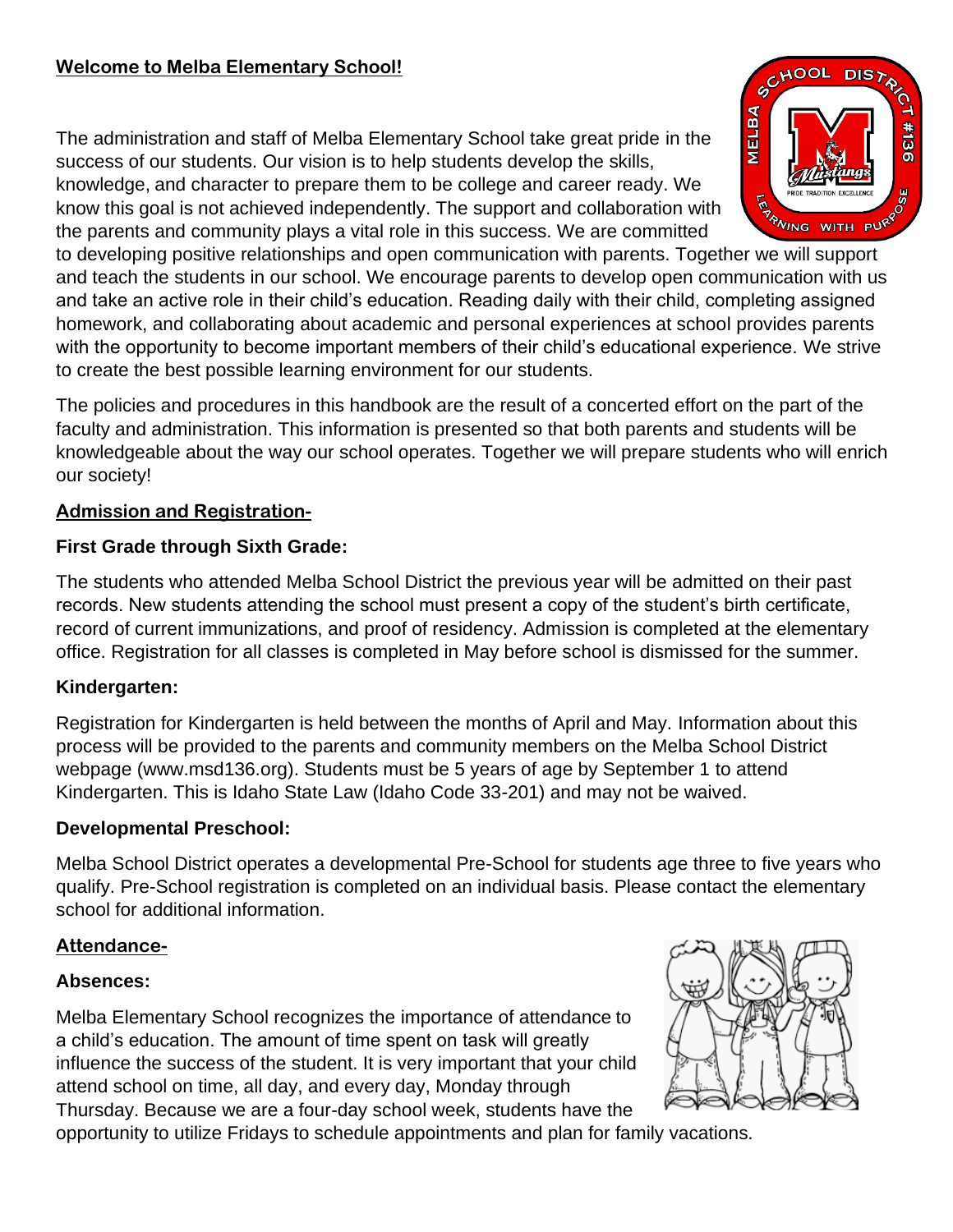Idaho State Law (Idaho Code 33-202) requires mandatory attendance of students ages seven to sixteen years old. Students are required to be in attendance at school at least 90% of the time that school is in session during each school term. The Board of Trustees may deny a promotion to the next grade or deny credit to any student who is not in school at least 90% of the days that school is in session.

If your child will be absent from school, please contact the school before 8 a.m. If we do not hear from you, reasonable contact by the school will be made to ensure safety.

If your child has been absent unrelated to medical reasons (supported by a doctor's note), contact from the school will be made. Whenever you child has been absent for five or more days during a grading quarter the administrator or administrative assistant will make a personal contact with you to discuss the possibility of being placed on an attendance contract. Once your child has accumulated 7 absences during a semester, contact will be made again by the building principal to schedule a conference to discuss different resources and strategies to help support you as well as the possibility of the student losing credit for the class even though they may have passing grades.

Student absences will be marked under two categories, absent for half day or absent for a full day. A full day presence requires at least 4 hours of instructional time. A half-day presence requires at least 2.5 hours, but less than 4 hours of instructional time. When your child has been absent from school due to illness, we ask that they not attend after school activities.

#### **Tardies:**

Students who arrive after the bell for the beginning of the day but no more than 30 minutes after the bell will be marked tardy. Excessive tardies that significantly impact instructional time will be addressed by the school.

# **Early Checkout:**

Students who leave prior to the end of the school day, but within 30 minutes of regular dismissal time will be marked as early checkout.

#### **Positive Attendance Reinforcement:**

Most importantly, we request that students attend school each and every day. This provides your child with the best learning opportunity. Because we understand the importance of instructional time, we recognize students who demonstrate exemplary attendance throughout the school year.

- Perfect Attendance- No absences, no tardies, no early checkout
- Faithful Attendance- No more than 2 absences, no more than 2 tardies or early checkouts

# **Melba Elementary School Schedule-**

- School Supervision Starts at 7:45am
- School Day Begins at 8:00am
- School Day Ends at 3:45pm
- School Supervision Ends at 4:00pm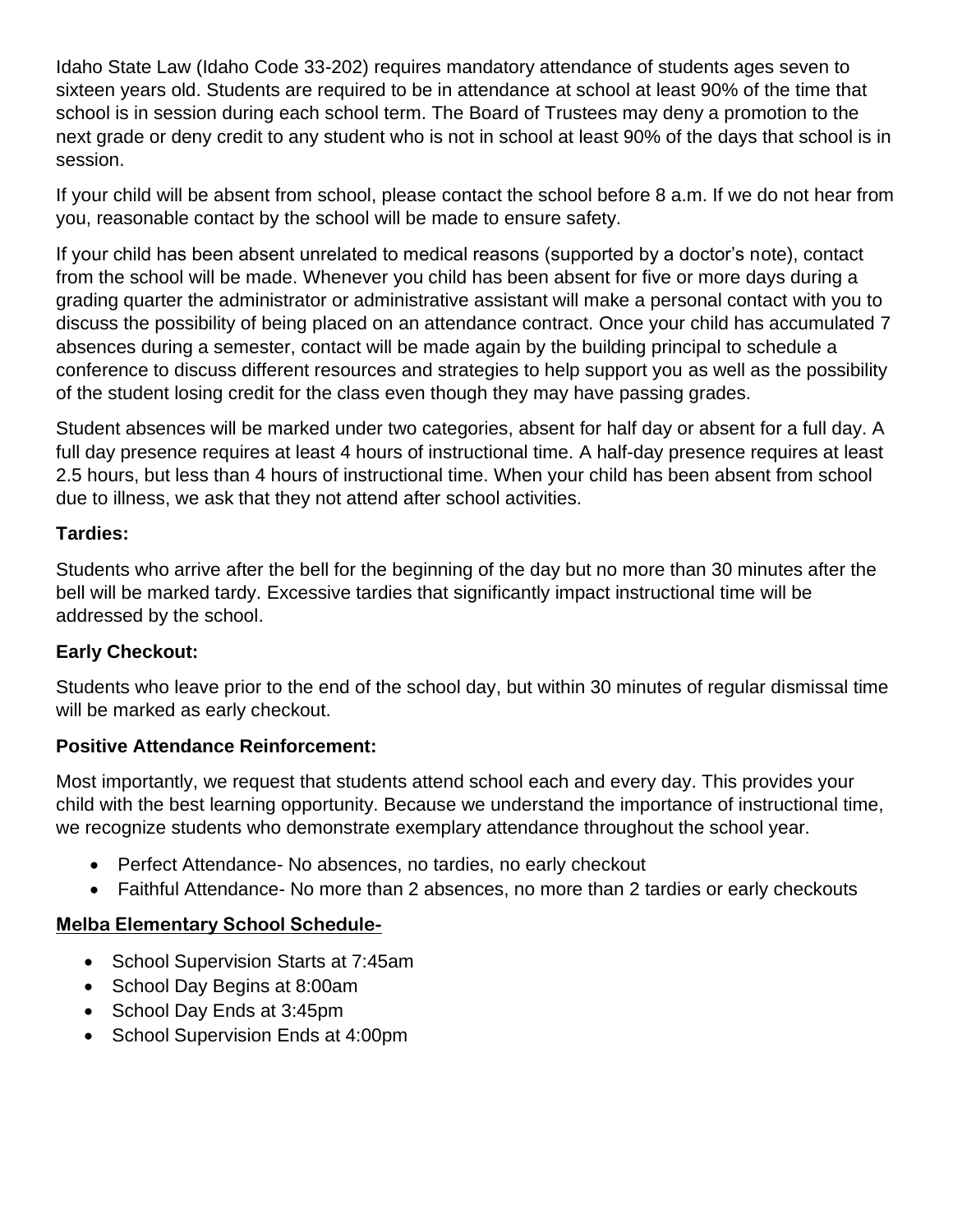# **Before and After School Supervision-**

# **Arrival:**



For your child's safety, please do not allow your child to arrive on the school grounds prior to 7:45am. School personnel are not available for supervision before this time. Once 7:45am has arrived students may either enter the playground or the cafeteria for breakfast. Students can access the cafeteria through the main doors of the building. All other doors will remain locked at all times. If your child is tardy, they must enter the main doors of the school.

All students will be admitted to their room or building when the morning bell rings. No student is to be in the classroom prior to the teacher or without the teacher in attendance in the room. Students are also not allowed to be in the classrooms without the presence of a staff member.

#### **Dismissal:**

School dismissal time is 3:50pm. We ask that all students exit the school grounds by 4:00pm. If an extenuating circumstance does present itself, please call the main office so additional plans can be made. School supervision will expire after 4pm.

We ask that students please follow these established guidelines when entering and exiting the building:

Student Pick-Up: Students will stand in the designated spot on the sidewalk in front of the school building. A staff member will grant the child permission to enter the vehicle as it approaches the front of the line. If congestion occurs, the staff member will walk the child to their vehicle in line.

Students Who Walk: Students who walk home or ride a bike will exit the main doors of the building. We ask students to WALK their bikes, scooters, or skateboards off school grounds to ensure their safety.

Buses- Students will enter the buses on the north side of the building. School personnel will be present to direct students onto the appropriate bus.

#### **Student Pick-Up Procedures-**

Students will be dismissed for pick-up at 3:45pm. Students will exit the building from the main doors and stand on the designated spot on the sidewalk in front of the building. When picking up your student, please make sure to drive west on 6<sup>th</sup> Street and proceed south on Carrie Rex, lining up at the pick-up zone. Cars will move through the pick-up line in one line along the curb and will continue to move forward until they have reached the front of the line. Your child will then be guided into your car and then your family can head home. Please do not leave your vehicle while in line to meet your student or talk with your child's teacher. Always stay in your car to keep the line moving. If you do need to leave your car, we ask that you park your car in the elementary school parking lot. Thank you for your cooperation.

#### **Transportation Communication-**

At the beginning of the year, you will indicate your preferred mode of transportation for your child in the Back to School packet. Students will be sent home each day utilizing the manner designated on the transportation form. If you would like your child to use a different mode of transportation after school, we ask that you contact the school office to notify them as early as possible. You may send a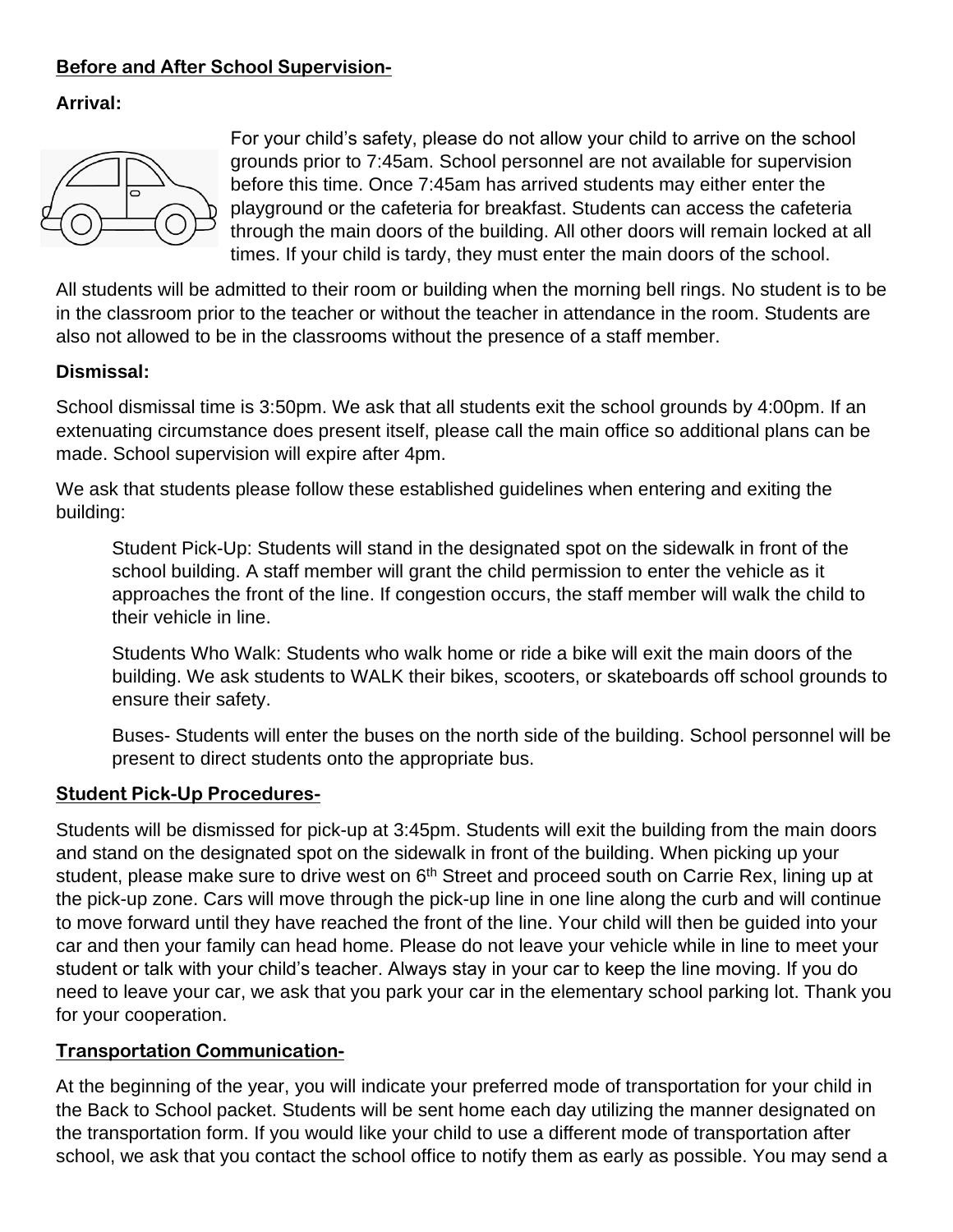written note to school as a means of communication, however there have been occasions where the note did not make it to the school. Making a personal contact is always the best option. Please do not text or email teachers changes in transportation during the regular school day. Teachers may not view these messages until after the school day has ended. We also ask that you try not to make any changes in transportation within the last 30 minutes of school. Making changes during this time can make things very challenging.

# **Release of Students During the Day-**

For your child's safety, parents are required to sign a student out at the office when removing them from school. Students will remain in the classroom until parents arrive to maximize instructional time. When anyone other than a parent/guardian is picking up a child, they must have a note from their parent/guardian. A parent may also call the office and authorize a person listed as an emergency contact to pick up their students. Picture ID may be required for anyone picking up a child.

# **Buses-**

The Melba School District recognizes and assumes the responsibility for transportation of students in compliance with the guidelines set forth by the Department of Education. Safety is the number one priority for the transportation of students. Bus service is a privilege. Students are expected to abide by all guidelines and behavior expectations. Failure to comply to these rules and guidelines could result in the loss of these privileges.

# **Expectations of the Bus Stop**:

- Students shall arrive at the bus stop BEFORE the bus arrives.
- Students shall wait in a safe place, clear of traffic, and away from where the bus stops.
- Students must not try to board the bus until it comes to a complete stop and the door is opened.
- Students shall cross the road in front of the bus only after the bus has come to a complete stop and upon the direction of the driver.
- Students must board and leave the bus at their established stop, except when they have a request signed by their parent or guardian.

# **Expectations on the Bus**:

- Students must obey the bus driver's directions promptly and courteously.
- Students must avoid loud talking or unnecessary confusion. Silence is demanded when at a railroad crossing.
- Students must keep hands, arms, and head inside the bus at all times. Windows may not be opened more than half way.
- Students shall remain seated and keep aisles and exits clear.
- When assigned to a bus a student must continue to ride that bus unless reassigned by the respective school building principal.
- Students must strive to keep the bus clean and neat. No materials are to be thrown from the bus.
- Students shall refrain from eating and drinking on the bus.
- Students shall refrain from the use of profane language, obscene gestures, tobacco, alcohol, drugs, or any other controlled substance on the bus.
- No items shall be stored in the aisle or in the back exit windows. A student is permitted to carry only objects that can be held on his/her lap.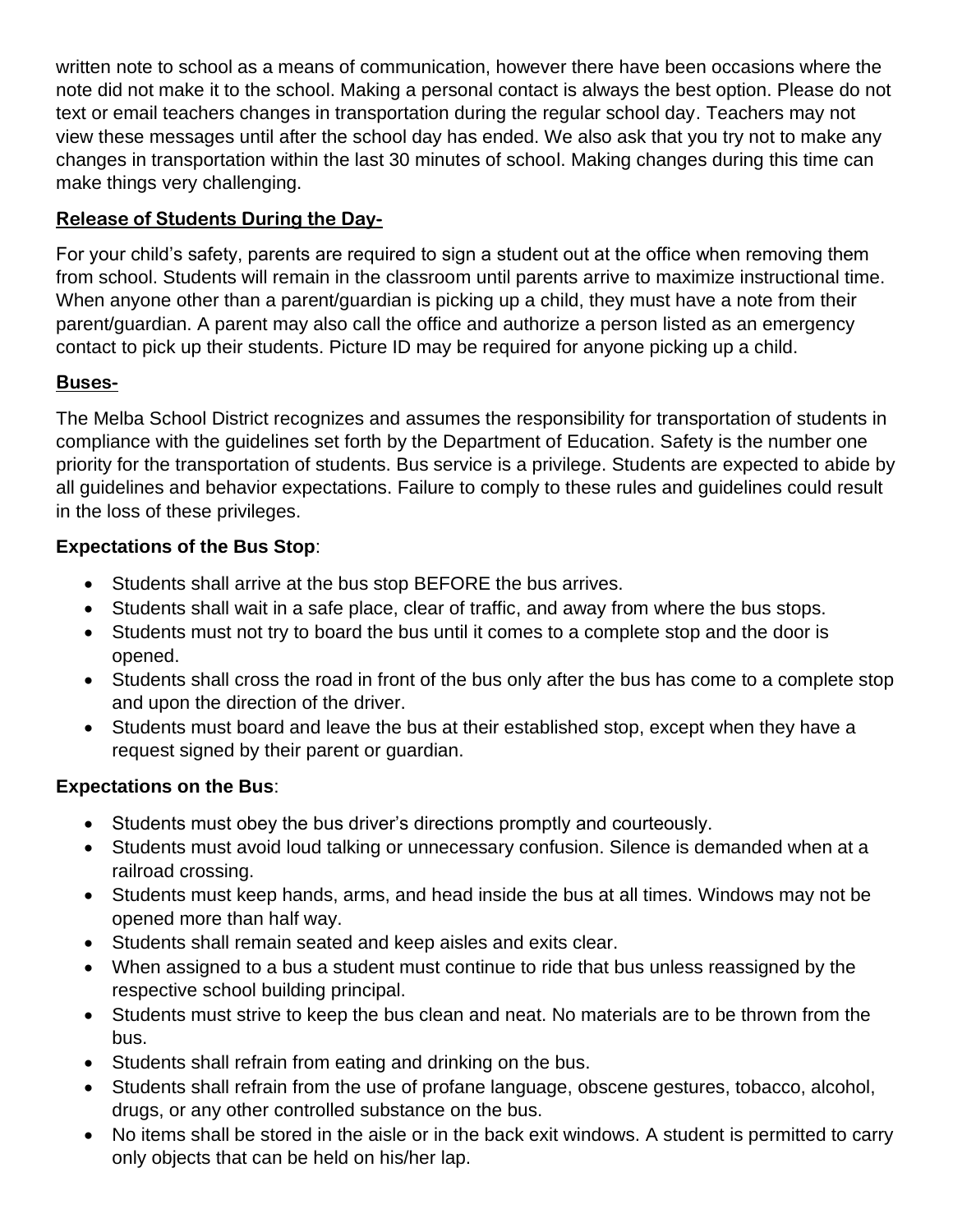- Students shall not carry hazardous materials, nuisance items, or animals onto the bus.
- A bus driver has the same status and authority as a teacher insofar as discipline is concerned. The bus is just an extension of the classroom.
- Students shall respect the rights and safety of others.
- Students shall refrain from scuffling or fighting on or around the school bus.
- Students shall refrain from using cell phones while on the bus.

#### **Bus Disciplinary Action:**

If a student fails to comply with the expectations mentioned above, the bus driver will begin by communicating with the student regarding the seriousness to the violation. Upon continued violation, the driver will refer the student to the building principal. The building principal will collaborate with the students the need for improvement in their bus conduct. Any continued violation would result in the building principal or the Melba School District's Supervisor of Transportation suspension of the student's bus transportation as follows:

- *First Citation*: written letter sent to parents.
- *Second Citation*: Written citation, parents called by the building principal.
- *Third Citation*: Refer student to building principal or transportation supervisor. Principal and/or transportation supervisor will conference with student and parents. A loss of five days bus privileges and student must be in attendance.



- *Fourth Citation*: Refer student to principal or transportation supervisor. Conference with student and parents. Student will forfeit all bus privileges for a 9-week period. Any additional bus problems after reinstatement will result in loss of privileges for the remainder of the school year. Student is expected to maintain and adhere to all school attendance policies.
- *Additional Citations* may result in the permanent denial of transportation privileges.

#### **Academic or Behavior Concerns-**

When academic or behavior concerns become apparent to either parent or teacher, the elementary school has a problem-solving process to address the issue. The first step is for the parent and teacher to discuss the concern and try interventions in the classroom. If the concern persists or significantly affects the child's learning or other children's' learning, the parent or teacher may refer the student to the elementary Response to Intervention (RtI) team. This team will review previous interventions and may develop an additional intervention plan.

#### **Closed Campus-**

Melba Elementary School is a closed campus school. Once students are on campus, they are required to have permission from parent/guardian to leave the campus. Leaving campus without permission constitutes truancy.

#### **Change of Address-**

Communication is a vital component to your child's educational success. Please keep the school informed of your correct home address, phone numbers, and email addresses. Updating this information will ensure that we are able to send you important information as well as contact you during an emergency.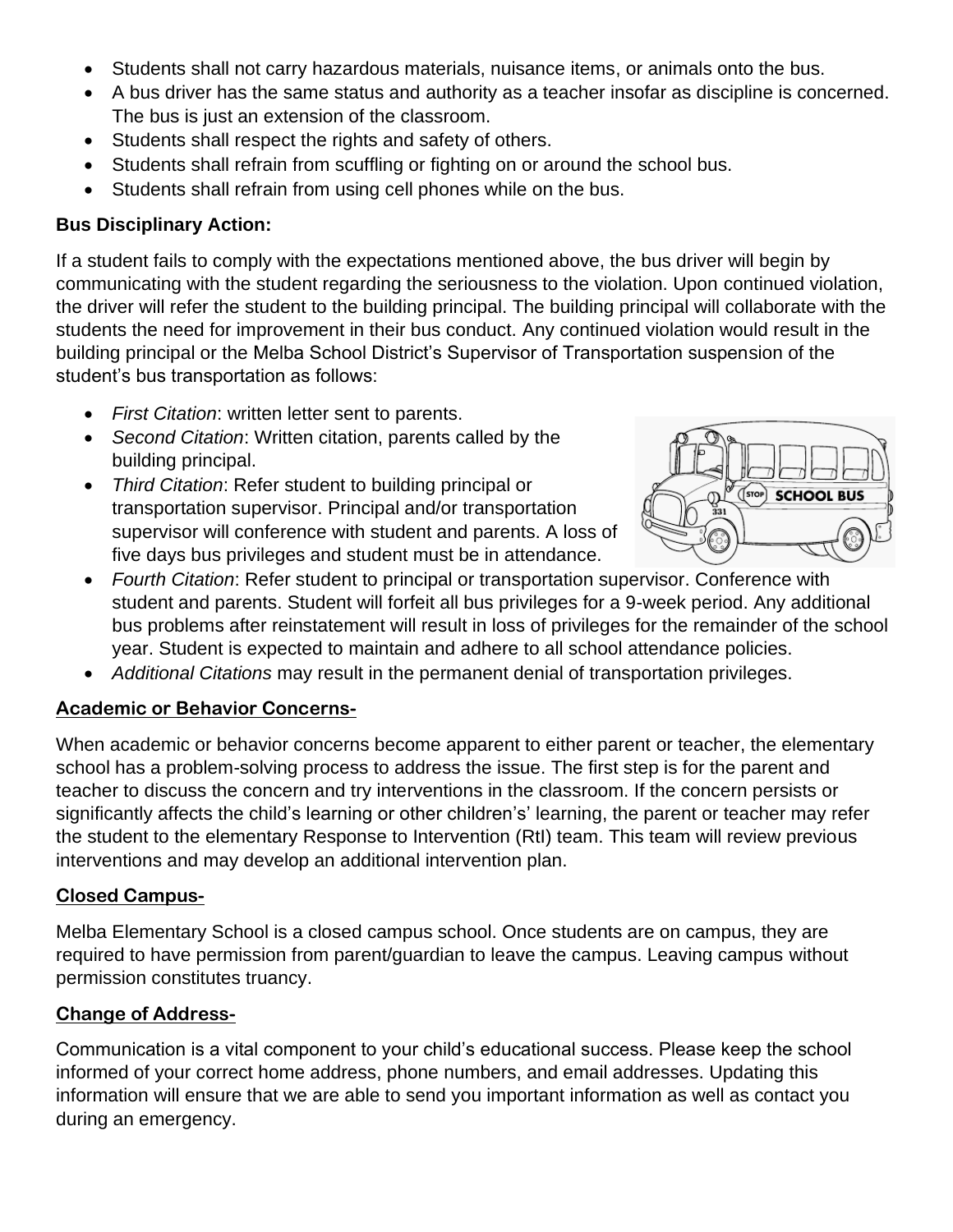#### **Complaint Procedure-**

When a concern arises between a parent or student and an employee, we ask you to address the problem at the lowest level. Parents and/or students should first bring the matter to the teacher for resolution. If the matter is not resolved, a conference with the administrator may by requested.

# **Dress Code-**



To help support students in reaching the vision of the Melba School District, developing a positive and safe learning environment is required. While we do strive to recognize individuality and personal interests, a school dress code has been developed to create an environment that is conducive to learning with minimal disruptions. Students are expected to arrive at school ready to learn in attire that is appropriate to the learning environment and the weather and respectful to all learning community members.

#### **Dress Code Guidelines-**

- Students are prohibited from wearing or carrying items of apparel (clothing, accessories, cosmetics, tattoos, jewelry, or body piercings which depict or allude to, by picture, symbol, or word, drugs, including alcohol and tobacco; controlled substances, drug paraphernalia, gangs, violence; sexually explicit, lewd, indecent, or offensive material; or illegal acts.)
- The wearing, use, or display of any gang clothing or attire jewelry, emblem, badge, symbol, sign, codes, or other things which evidence memberships or affiliation in any gang (based upon the principal's or his or her designee's reasonable belief that gangs may be present in school) is prohibited on any school premises or at any school sponsored activity, regardless of location.
- Head coverings are inappropriate in the school building during regular school hours, unless the building principal or designee specifically makes an exception to the policy.
- Jeans are appropriate as long as there are not rips or tears that are 3 inches above the knee or higher or expose underclothing.
- Tights, yoga pants, leggings, jeggings and any other type of tight fittings bottoms are not allowed without being covered. Clothing in this category will be accepted when covered by a shirt, sweater, skirt, dress, or other garment that extends down to three inches above the knee.
- Underclothing should not be visible at any time. In addition, face paint, writing on the body, sunglasses (unless medically necessary), and blankets are not allowed as these items detract from the learning environment.
- Modest clothing should be worn during Physical Education (P.E.) classes.
- Footwear must be worn at all times, unless building principal indicates otherwise.

# **Appropriate:**

- Skirts, shorts, and dresses should not be shorter than three inches above the knee when standing.
- Dress shoes, boots, athletic shoes, and causal shoes
- Socks
- Button-down, polo, knit, or t-shirts
- Slacks, khakis, Docker-type slacks and jeans
- Temporary exceptions as outlined in this policy AND provided by the principal or designee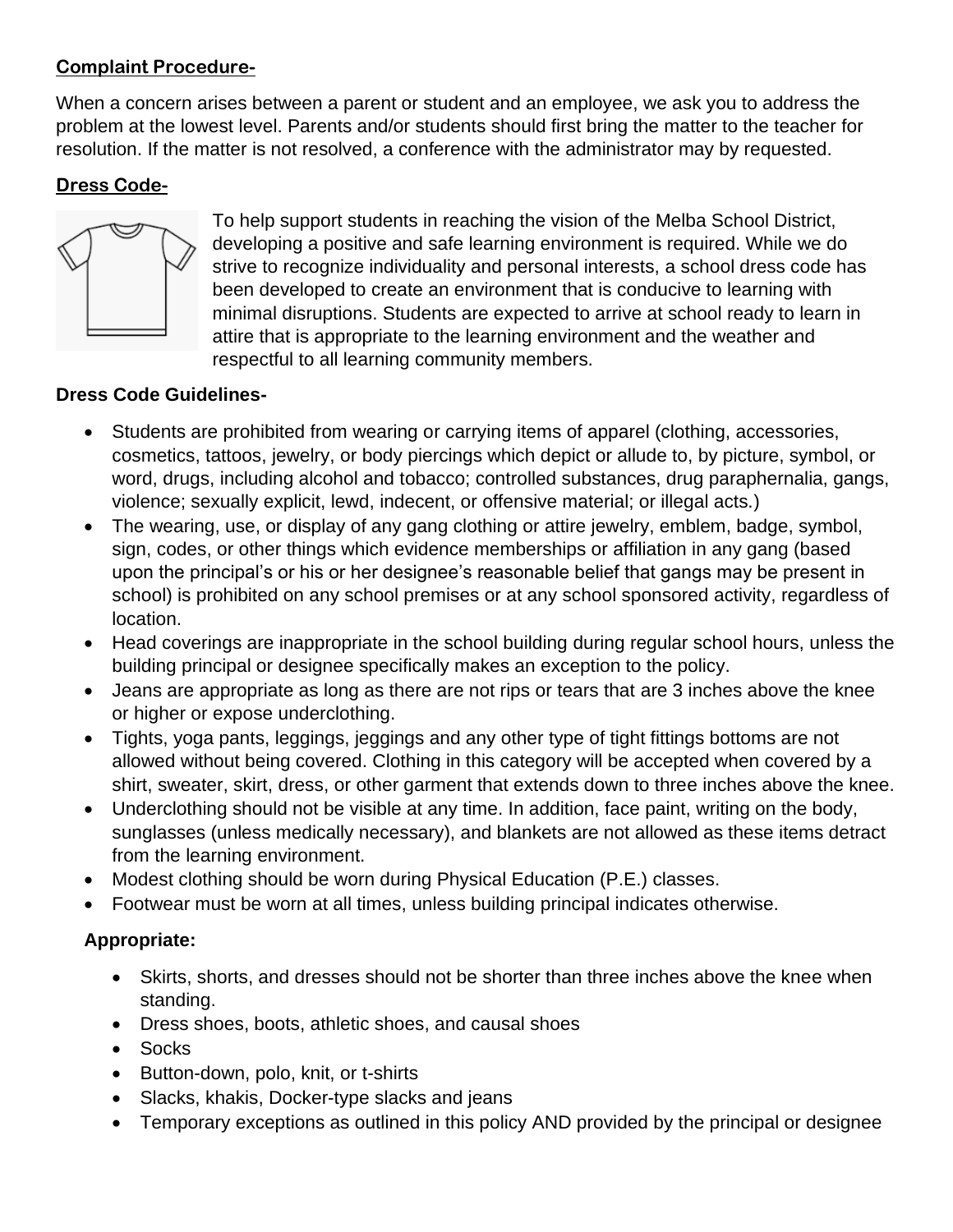#### **Non-Appropriate:**

- Any attire that shows underclothing
- Tight-fitting clothing is highly discouraged
- Crop tops, spaghetti-straps, and sleeveless shirts
- Muscle shirts and tank tops
- Low-cut, sheer, mesh, backless, or strapless attire
- Fishnet stockings or tights
- Yoga pants, lounge pants, or baggy pants
- Other attire as mentioned in the above policies

# **Field Trips-**

Students will need to have the requested permission slip signed by a parent/guardian prior to participating in the field trip off campus. Parents are encouraged to serve as a chaperone. A student's siblings will not be permitted to accompany the student on the field trip. Parent chaperones may be limited and must collaborate with teacher to express interest.

#### **Halls-**

To prevent disruption to student learning, students are expected to walk quietly in the hallways of Melba Elementary School. Quiet hallways will be utilized as a proactive management strategy to prevent behavior problems from arising, develop unity within the school, and promote student learning.

#### **Health-**

# **Illness or Minor Injury:**

If a student should become ill or injured at school, they will be sent to the main office. Students will not be allowed to leave school without permission from the parent or specified contact person and are signed out of the office. **Please update the school immediately when your contact information changes**. This will ensure quick communication.

Attendance at school is very important to the educational success of your child. While we encourage your child to attend school every day, there are times when your child should be kept at home to maintain their health and safety and for those around them. A child should not attend school, if he/she has had any of the following:

- Temperature of 100 degrees or more
- A fever partnered with a cough, diarrhea, vomiting, sore throat, earache, or a rash
- Repeated episodes of vomiting or diarrhea
- Symptoms of contagious diseases such as Strep, Pink Eye, etc.

If your child needs to attend a health appointment, we ask that you try to schedule these appointments at the very beginning or end of the day to maximize their learning time.



#### **Immunizations:**

The district is required to provide educational services to all school age children who reside within the district's boundaries. Attendance of a child may be denied who has not met the state of Idaho's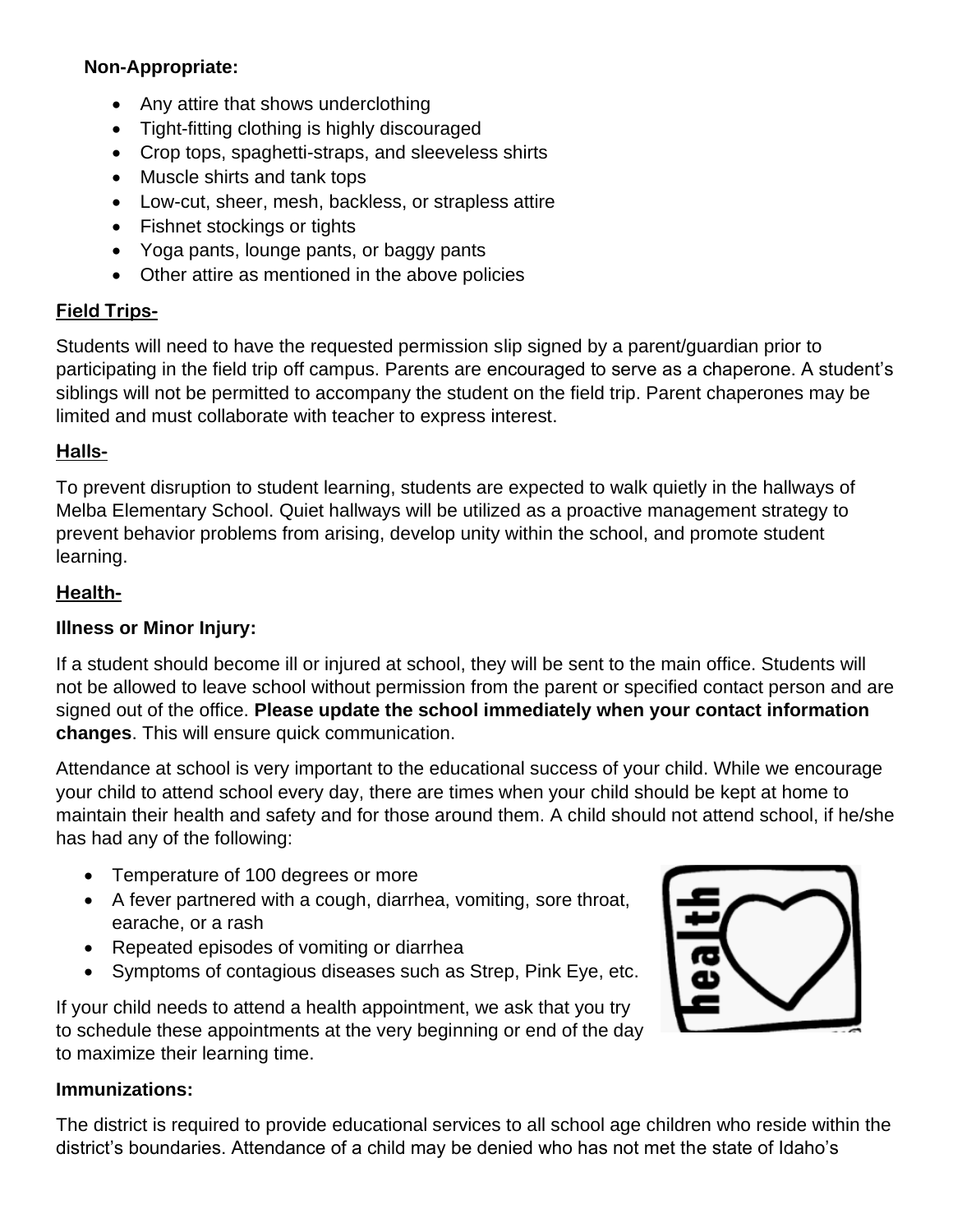school immunization regulations. Idaho State Law requires a parent/guardian of any students attending a public, private, or parochial school to provide proof of the student's required immunizations. A list of the required immunizations can be found on the Idaho's Department of Health and Welfare's website.

#### **Insurance:**

Staff members are always providing students with close supervision and following great precautions. Even with these safety measures put in place, accidents can occur at school. The Melba School District does not provide students with medical insurance for injuries and expenses that occur at school. If you are unable to purchase insurance for your child, please contact the school and we will provide community resources to help assist you.

# **Medication at School:**

The school nurse, school principal, and school secretaries will be authorized to hold, and under

proper safeguards, permit students to take medications provided the student's parent/guardian have completed and filed with the school office an "Authorization to Administer Medication" form that holds the Melba School District not responsible. We ask that all over the counter and prescribed medications be administered and held by the school office staff unless the student has an IEP, 504 plan, or individual students health care plan requiring otherwise. The following regulations developed by the Melba School District must be followed in order for any Melba School personnel to administer any type of medication:



- An "Authorization to Administer Medication" form must be filled out, signed by the parent or legal guardian and filed within the school office. These must be completed for both prescribed and over the counter medications.
- Parents must send the medications in their original pharmacy dispensed prescription container.
- The prescription container must have the following information: child's name, medication name and strength, dosage to be administered, specific directions for administration, and an authorized health care provider's name and phone number.
- For over the counter medication, parents must send over the medication to school in the original container with a proper label displaying a non-expired date. Out-dated medication will not be given.
- For safety reasons parents **MUST** bring all medications to the school office.
- Medications **WILL NOT** be sent home on the bus with a student.
- All medications will be kept in a secure area in the school office. Medications will never be stored in a classroom.
- Students are permitted to carry Asthma inhalers and obtain all necessary supplies and equipment needed to perform blood glucose checks to treat hypoglycemia and hyperglycemia, and otherwise attend to the care and management of the student's diabetes. Treatment must be self-monitored and self-administered. For more information please refer to Melba School District Policy 3510.

Please notify the school if any changes to the student's emergency contacts have changed. If there is any change to a medication, an updated authorization form will be required.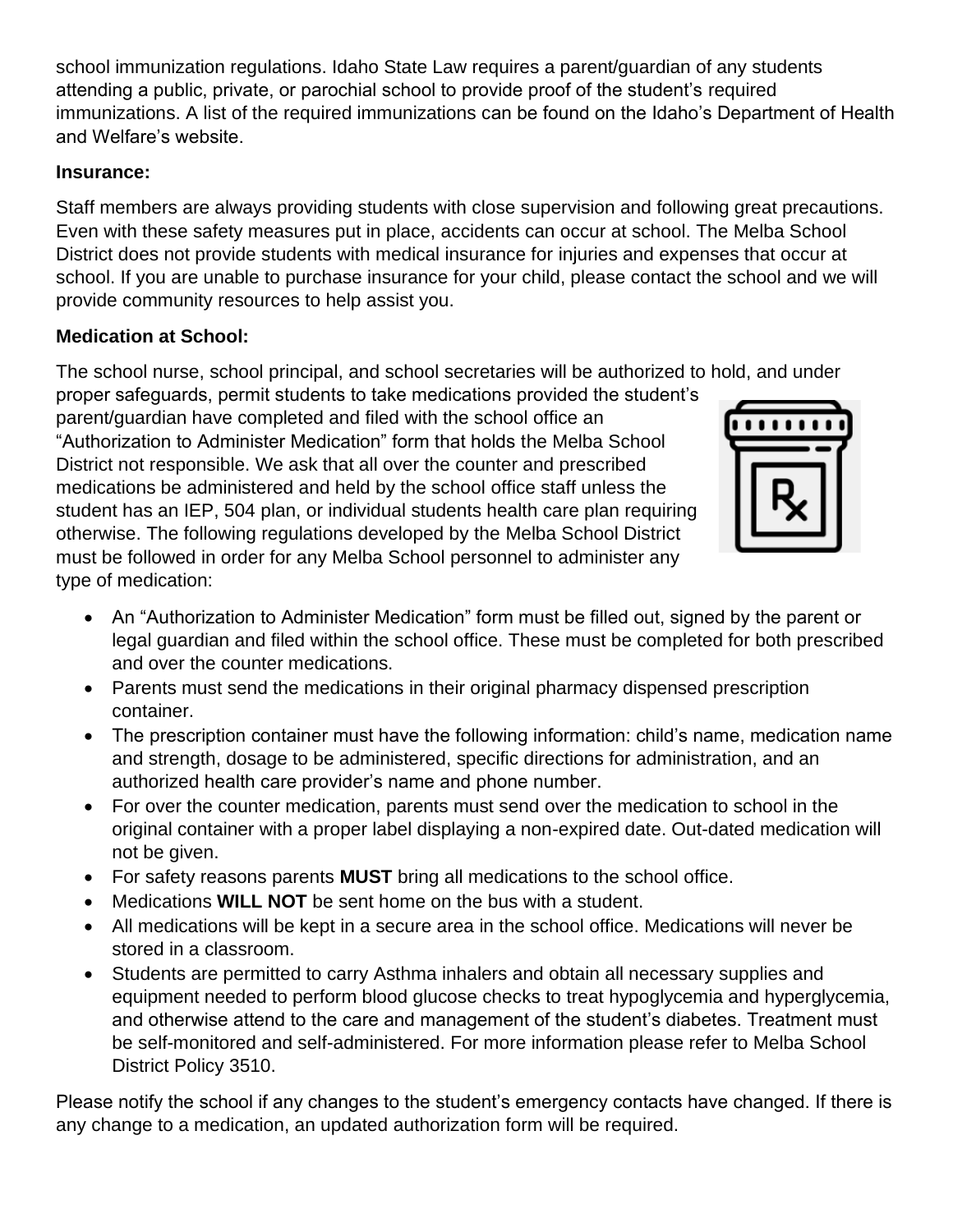# **Pediculosis (Head Lice):**

If a child demonstrates symptoms of head lice, the school nurse or designee shall examine the student. If the student is found to have Head Lice, parents will be notified and provided information on how to institute treatment. Students should not return to school until all live lice are removed. The school nurse will inspect the child's hair upon arrival to ensure successful treatment. Siblings of a student with Head Lice may be inspected as well.

#### **Inclement Weather/School Closure-**

During inclement weather or a red air alert, students will be granted permission to enter the building immediately upon arrival at the school. Students will also be kept inside during recess if the weather or facility condition necessitates. Please be sure your child is dressed appropriately, as conditions often change during the day. Should inclement weather or emergency situations occur which would result in the closing of schools, the information will be announced by the local news, district webpage, and an attempt will be made to contact parents.

#### **Internet Network Use-**

All use of electronic networks shall be consistent with the District's goal of promoting educational excellence by facilitating resource sharing, innovation, and communication. These procedures do not attempt to state all required or proscribed behaviors by users. However, some specific examples are provided. The failure of any user to follow these procedures will result in the loss of privileges, disciplinary action, and/or appropriate legal action.

#### **Acceptable Use:**

Access to the District's electronic networks must be-

- For the purpose of education or research and consistent with the educational objects of the District, or
- For legitimate business use.

#### **Privileges:**

The use of the District's electronic networks is a privilege, not a right, and inappropriate use will result in cancellation of those privileges. The system administrator and/or building principal will make all decisions regarding whether or not a user has violated these procedures, and may deny, revoke, or suspend access at any time. An appeal of such decisions may be made to the superintendent within seven days. His or her decision is final.

#### **Unacceptable Uses:**

The user is responsible for his or her actions and activities involving the network. Some examples of unacceptable uses are the following:

- Using the network for any illegal activity, or to access websites encouraging illegal activity including violation of copyright or other contracts, or transmitting any material in violation of any U.S. or State law;
- Accessing information pertaining to the manufacture of weapons;
- Uses that cause harm to others or damage property;
- Unauthorized downloading of software, regardless of whether it is copyrighted or de-virused;
- Downloading copyrighted material;

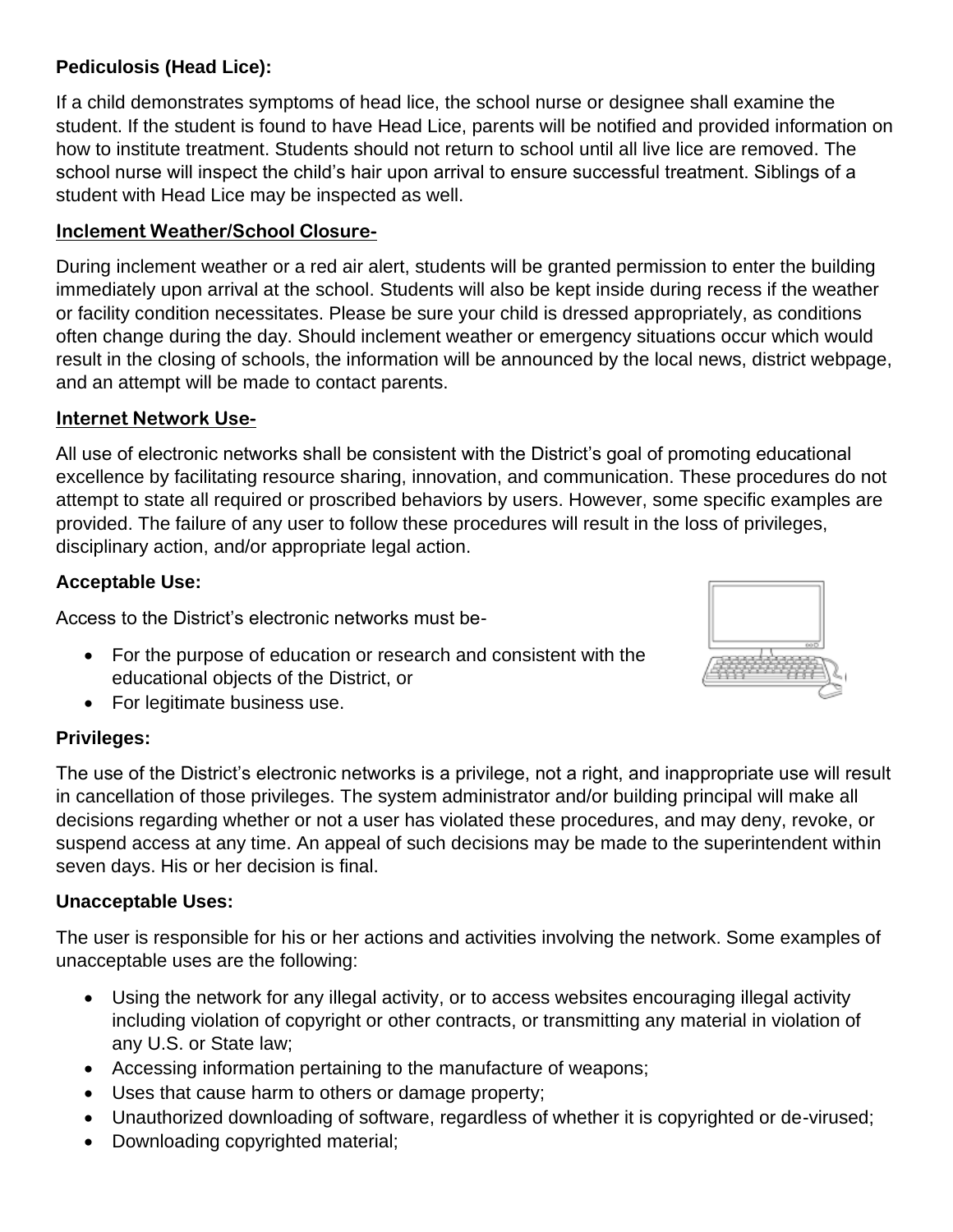- Using the network for private financial or commercial activities;
- Wastefully using resources, such as file space;
- Hacking or gaining unauthorized access to files, resources, or entities, uploading a worm, virus, or other harmful form of programming.
- Invading the privacy of individuals, which includes the unauthorized disclosure, dissemination, and use of information of a personal nature about anyone;
- Using another user's account or password or some other user identified that misleads message recipients into believing that someone other than you is communicating;
- Posting material authored or created by another, without his or her consent;
- Posting anonymous messages;
- Using the network for commercial or private advertising;
- Accessing, submitting, posting, publishing or displaying any defamatory, inaccurate, abusive, obscene, profane, sexually oriented, threatening, racially offensive, harassing, bullying, or illegal material; and
- Using the network while access privileges are suspended or revoked;
- Promotion of political, personal, or religious causes in a way that presents such opinions as the view of the District;
- Disclosing identifying personal information or arranging to meet persons met on the internet or by electronic communications;
- Any other unacceptable uses as outlined in District Policy 3270.

#### **Network Etiquette-**

The user is expected to abide by the generally accepted rules of network etiquette. These include, but are not limited to, the following:

- Be polite. Do not become abusive in messages to others.
- Use appropriate language. Do not swear or use vulgarities or any other inappropriate language.
- Do not reveal personal information (including the addresses or telephone numbers) of students or staff.
- Recognize that e-mail is not private. People who operate the system have access to all mail. Messages relating to or in support of illegal activities may be reported to the authorities.
- Do not use the network in any way that would disrupt its use by other users.
- Consider all communications and information accessible via the network to be private property.

#### **Additional Terms and Conditions-**

No Warranties- The District makes no warranties of any kind, whether expressed or implied for the service it is providing, and will not be responsible for any damages the user suffers.

Indemnification- The user agrees to indemnify the District for any losses, costs, or damages (including reasonable attorney fees) incurred by the District, relating to or arising out of any violation of these procedures.

Security: Network security is a high priority. If the user can identify a security problem on the internet, the user must notify the system administrator or building principal.

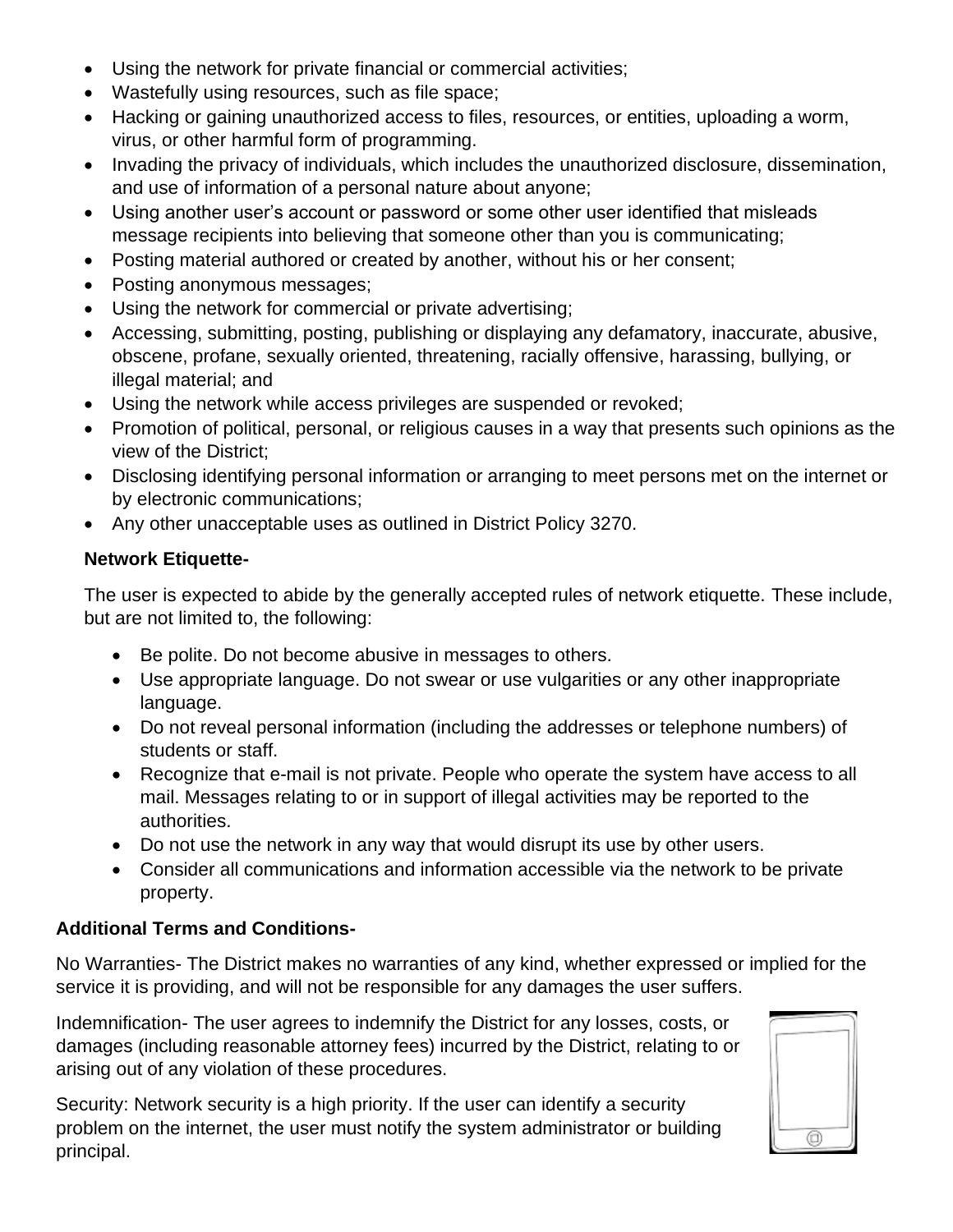Vandalism: Vandalism will result in the cancellation of privileges and other disciplinary action.

Telephone Charges: The District assumes no responsibility for any unauthorized charges, fees, including telephone charges, long-distance charges, per-minute surcharges, or equipment or line costs.

Copyright Web Publishing Rules: Copyright law and District policy prohibit the republishing of text or graphics found on the internet or on District websites or filer servers, without explicit written permission.

#### **Use of Electronic Mail:**

The District's electronic mail system, and is constituent software, hardware, and data files, are owned and controlled by the District. The District provides e-mail to aid students in fulfilling their duties and responsibilities and as an education tool. Email could be subject to public records requests and disclosures depending upon the subject matter of the contents of the email. The District reserves the right to access and disclose the contents of any account on its system, without prior notice or permission from the account's user. Use of the District's electronic mail system constitutes consent to these regulations.

#### **Internet Safety:**

Staff members shall supervise students while they are using District internet access at school to ensure that the students abide by the terms and conditions. Each District computer with Internet access has a filtering device that blocks entry to visual depictions that are obscene, pornographic, or harmful or inappropriate for students as defined by the Children's Internet Protection Act. Students must use the District's filtered network for all online activities on school grounds, or using District equipment.

#### **Student Use of Social Media:**

Students will be held accountable for the content of the communications that they post on social media locations and are responsible for complying with the District policy and procedures for content posed using a District computer, network, or software or when posted during school hours when the student is in attendance at school. Student posts on social media locations outside of school hours and school grounds using a personal computer, network, and software shall be private as long as they do not enter into the educational setting and interfere with orderly operation of the school. Posts to social network sites using a District computer, network, or software may be subject to public records requests. Students may not disrupt the learning atmosphere, educational programs, school activities, or the rights of others.

All of the requirements and prohibitions in District policy and procedure apply to the use of social media on school grounds, through the District network, or using District equipment, or as part of a class assignment. Additional information regarding Acceptable Use of Electronic Networks can be referenced according to Melba School District policy 3270P.

#### **Library-**

Students are permitted to check out 2 library books at a time and they may be taken home. It is the responsibility of the student to care for and keep track of their books. If a student loses their books or damage is found, the student will be required to pay the associated fine.

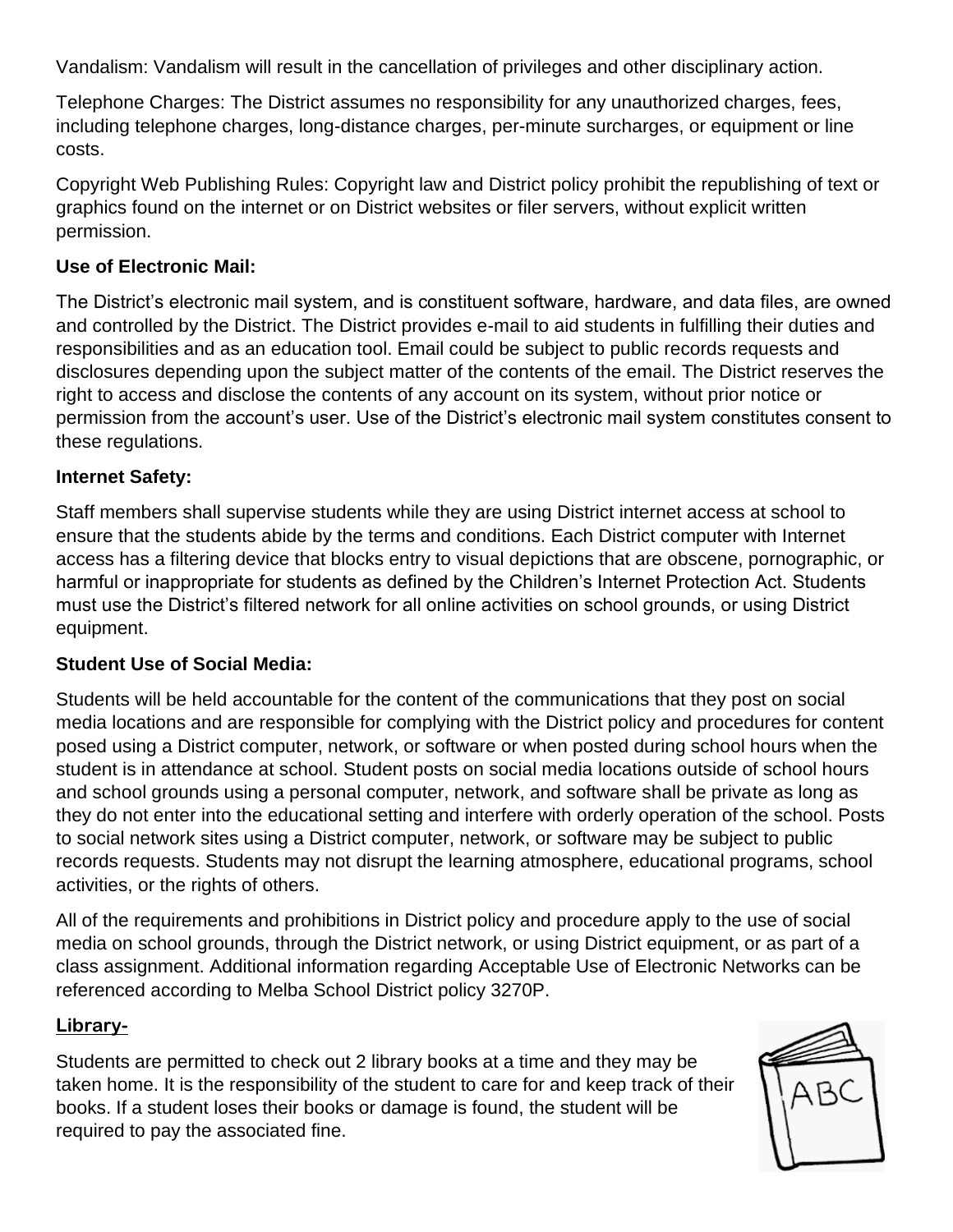# **Lost and Found-**

Students are responsible for all personal items brought to school. The Melba Joint School District #136 does not accept liability for any personal items lost on school property due to theft, fire, water damage, or for any other reason. If your child loses any item, they may check the lost and found box. For stolen items, a report must be made to the classroom teacher as soon as possible. Please mark your child's property (coats, backpacks, lunchboxes, etc.) with their first and last name. Items left in the lost and found will be donated to charitable organizations throughout the year. Parents will be notified by email and on the school's webpage when donation will occur.

# **Lunch and Breakfast Program-**

A well-balanced breakfast and lunch are prepared daily in the elementary school cafeteria. All meals are nutritionally analyzed, and proportions are set according to grade level. Fresh fruits and vegetables are included in the menus and all hot foods are either oven baked or steamed to maintain the maximum amount of nutrients. **Nut products** are **not served** by the school food service program. Each student must select the required items to constitute a full breakfast or lunch. Breakfast is provided free of charge for students each day. Lunch prices are available at the school or on the district website.



All lunches, hot or cold must be eaten in the cafeteria, unless given special permission by a staff member. You may send money for lunches with your student, submit it to the lunchroom, submit it to the school office, or pay online, via the school district website. The school does not currently have the ability to accept debit/credit card payments on site. We ask that you please prepay student lunches. Charging lunches is allowed on emergency basis only. Parents will be notified weekly by email of negative lunch balances under \$5.00. Parents will be notified daily by email of negative lunch balances over \$5.00. Students will not be allowed to participate in extracurricular activities (Field day, school parties, graduation, etc.) if they have an outstanding lunch balance.

# **Media Release-**

The school or school district periodically uses images and names of students in various media (printed, photographic, social media, or video) to promote school activities or programs. If you do not wish your student's name or image appear in such school or district produced materials, please notify the building principal in writing.

# **Open Enrollment-**

The Melba School District's Open Enrollment policy was developed to permit students from other areas to attend school in our district. Students who would like to attend Melba Elementary School must complete an open enrollment form and include the following documents: accumulative immunization records, Social Security number, a copy of the student's birth certificate, and the Individual Education Plan (if applicable). Students who are seeking reenrollment, must complete an Open Enrollment form annually. Students can have their open enrollment status revoked if they participate in repeated disciplinary actions or do not meet the attendance requirements. Please contact the district office for more information regarding open enrollment.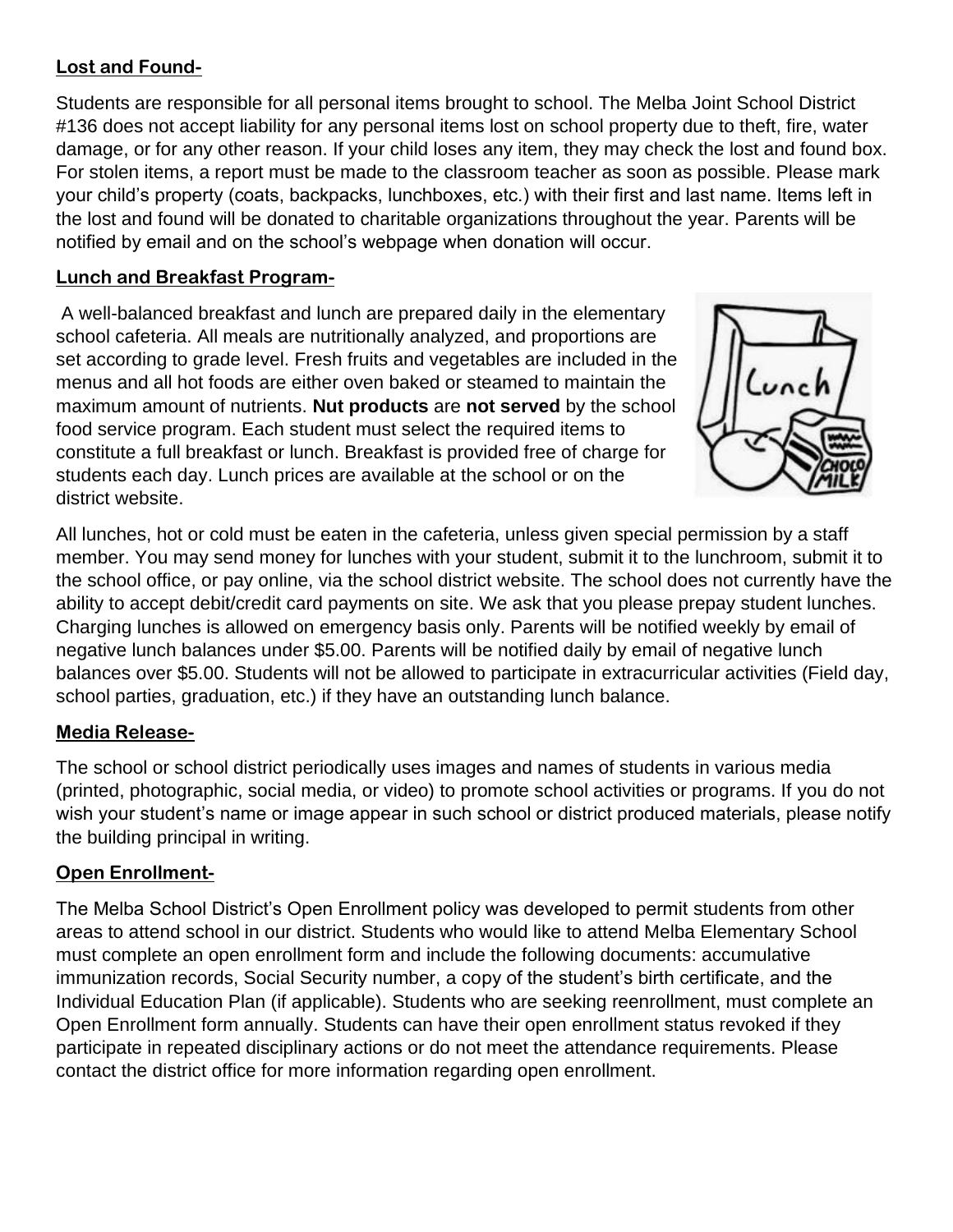# **Parent/Teacher Conferences-**

Parent/Teacher conferences are scheduled in the fall (see school calendar for dates). Parents will also be contacted via phone, email, or face to face contact in the spring depending upon parent preference and student performance. However, if you wish to talk with the teacher at any time, please send a note or call to request an appointment. Please schedule these appointments in advance, as you will not be able to confer with a teacher during instructional time.

# **Personal Property-**

Students are discouraged from bringing any personal items to school other than needed school supplies, personal clothing, or other typical sports equipment (basketball, football, etc.) No hard baseballs or baseball bats are allowed. Personal property should be well marked with the student's first and last name. Melba Elementary School is not responsible for personal property loss due to fire or theft, vandalism, damage due to destruction, or any other natural causes. If students choose to bring personal items to school, they do so at their own risk.

#### **Cell Phones or Personal Devices:**

Students are encouraged to have cell phones or other devices capable of making/receiving voice calls or text messages in cases of emergency. Students are expected to keep all such devices shut off and secured until after school hours. Students should not be making/receiving phone calls from personal devices without the consent of the classroom teacher. The classroom teacher and/or office personnel may hold a student's personal device if they become a distraction to the learning environment for the remainder of the school day. The school is not responsible for lost, damaged, or stolen personal property.



#### **Parent Involvement-**

Parent involvement is critical to the success of our students. We welcome and encourage parent involvement. Our school board has adopted a Parent Involvement Plan. This plan includes information regarding the responsibilities of parents, students, staff, community members, and administration. Further information can be found in the Melba School District Policy 2420P.

#### **Title I Parent Involvement Guidelines:**

In order to achieve the level of Title I parent involvement desired by District policy on this topic, these procedures guide the development of each school's annual parental involvement plan designed to foster a cooperative effort among parents, school, and community.

Parent involvement activities developed at each school will include opportunities for:

- Volunteering;
- Parent education:
- Home support for the child's education; and
- Parent participation in school decision making.

The District will provide opportunities for professional development and resources for staff and parents/community regarding the effective parent involvement practices. The District encourages schools to include family literacy when a substantial number of students have parents who do not have a secondary school diploma or its recognized equivalent or have low levels of literacy.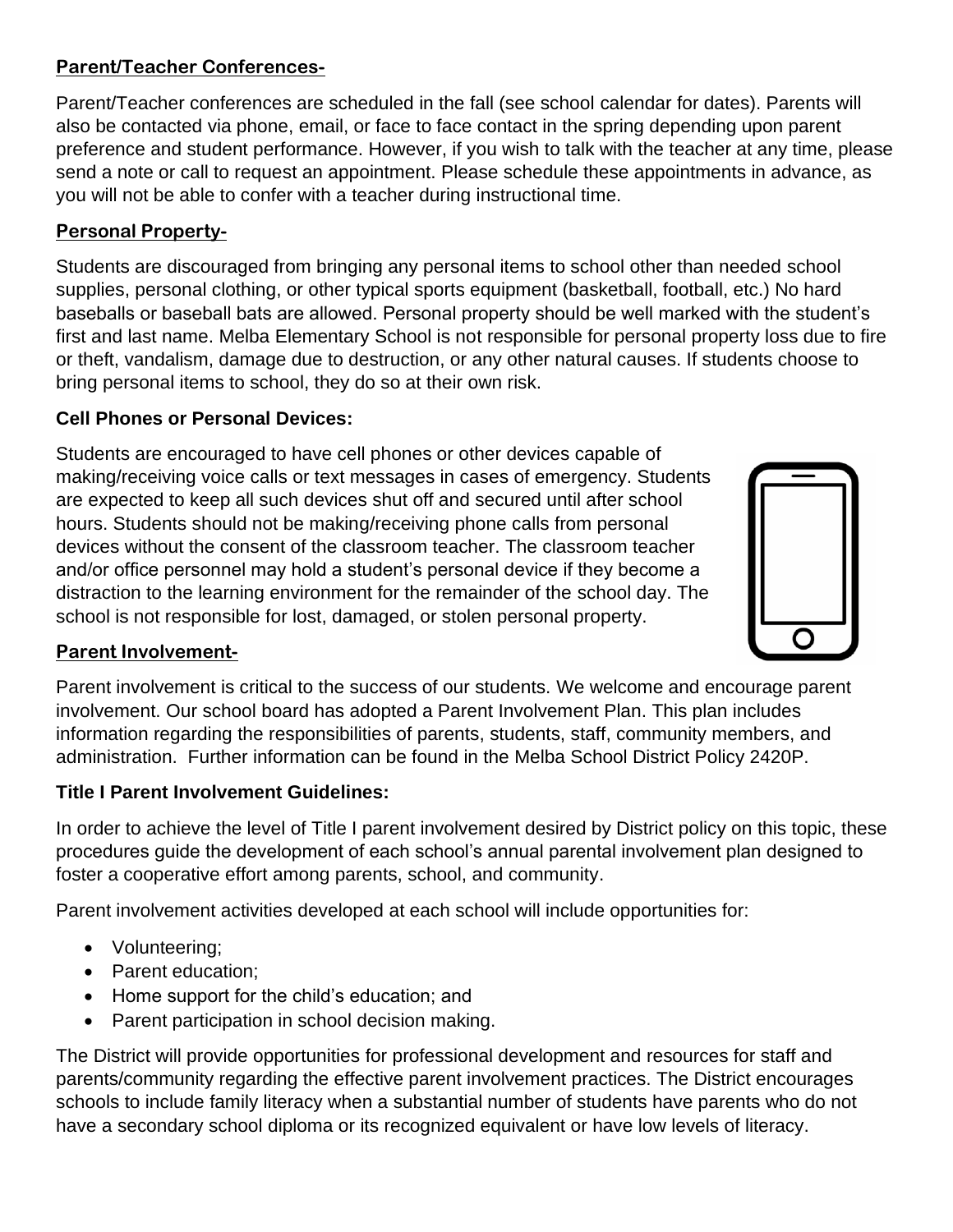Roles and Responsibilities-

Students:

- Cooperate with school personal and be responsible for their behavior;
- Complete all homework assignments on time;
- Participate to the best of their ability in all classes;
- Read independently or with family on a regular basis;
- Let teacher, school counselors, and family know when they need help.

# Parents:

- Actively communicate with school staff;
- Be aware of policies, rules, and regulations of the school and District;
- Take an active role in their child's education by reinforcing at home the skills and knowledge the student has learned in school;
- Take an active role in assuming that the child is prepared to attend school each day; and
- Utilize opportunities for participation in school activities.

# Staff:

- Work with parents to develop and implement a school plan for parent involvement;
- Promote and encourage parent involvement activities;
- Effectively and actively communicate with all parents about skills, knowledge, and attributes students are learning in school and suggestions for reinforcement; and
- Send information to parents of Title I children in a format and, to the extent practicable, in a language the parents can understand.

# Community:

- Community members who volunteer in the school must be aware of the policies, rules, and regulations of the school and District; and
- Utilize opportunities for participation in school activities.

# Administration:

- Facilitate and implement the Title I Parent Involvement policy and plan;
- Provide training and space for parent involvement activities;
- Provide resources to support successful parent involvement practices;
- Provide in-service education to staff regarding the value and use of contributions of parents and how to reach out to, communicate, and work with parents as equal partners, implement and coordinate parent programs, and build ties between parents and the school; and
- Send information to parents of Title I children in a format and, to the extent practicable, in a language the parents can understand.

# **Parent Involvement Plan-**

Parent involvement means the participation of parents in regular, two-way, and meaningful communication involving student academic learning and other school activities, including ensuring:

- that parents play an integral role in assisting their child's learning.
- that parents are encouraged to be actively involved in their child's education at school;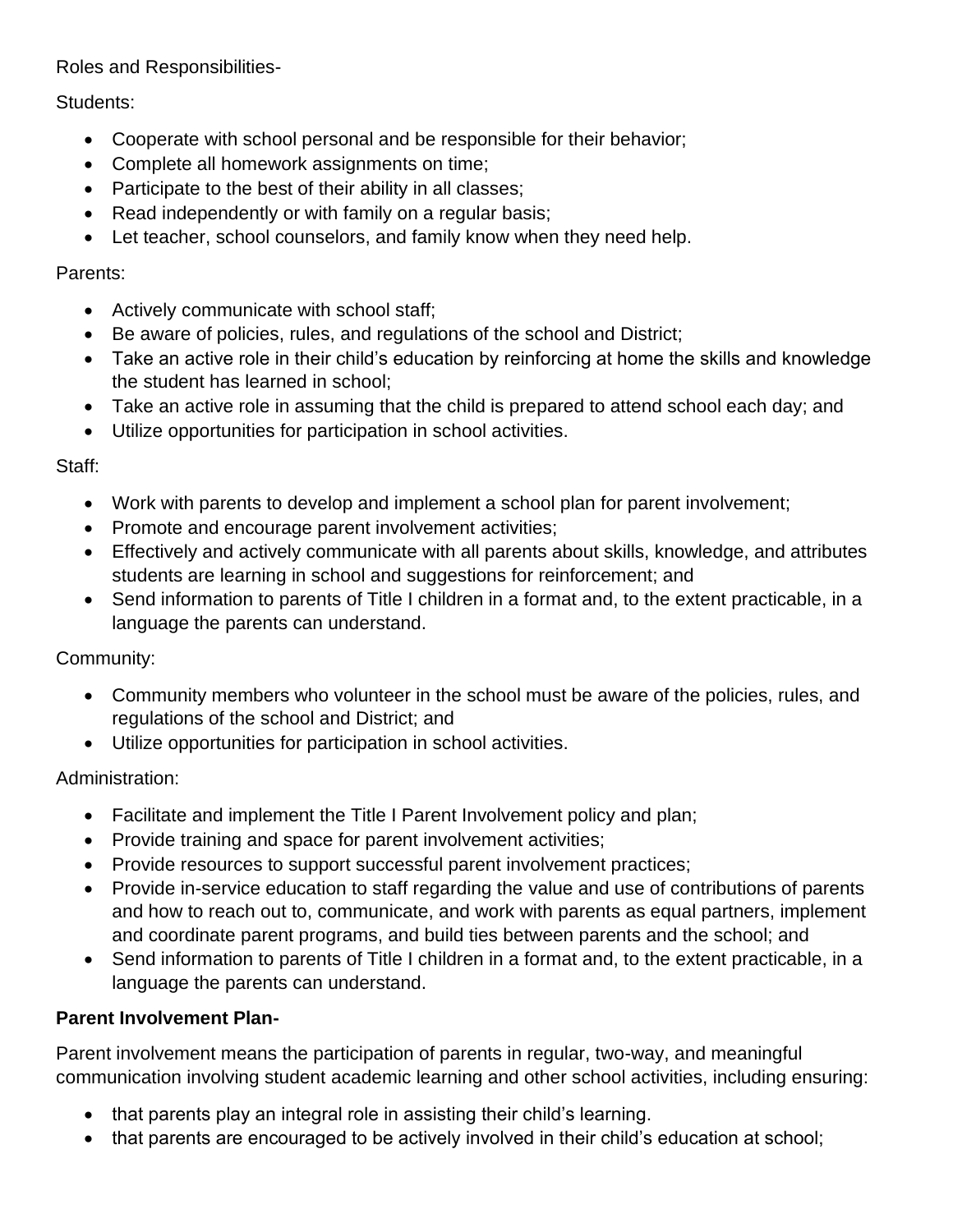- that parents are full partners in their child's education and are included, in decision-making and on advisory committees as appropriate to assist in the education of their child;
- that parents are involved in identifying barriers to greater participation by parents in parent involvement.

The purpose of parent involvement is to increase each parent's capacity to help their child(ren) be successful in school.

To facilitate meaningful parent involvement in our school we will:

- **Parent Representation**: The school will insure that parents are provided an opportunity to be a representative in school decisions. Each school committee will have a parent representative. For example, hiring committees, safety committee, etc.
- **Annually Review our Parent Involvement Plan**: The school will, with consultation and input from our parents, annually review and when necessary revise this parent involvement plan. The plan will outline how the school will work with our parents throughout the school year. This plan will clearly establish when and how parents will be involved in all aspects of the Title I program.
- **Annually Review our Parent/School Compact:** The school will, with consultation and input from our parents, annually review their Parent/School compact. The compact will list the

responsibilities of the student, parent/caregiver, classroom teacher, and school administrator. All parents will be annually provided copies of the parent/school compacts at the start of each school year. A meeting will be held annually to provide parents an opportunity to review and possibly revise the current parent/school compact.



- **Facilitate Regular, Meaningful Two-Way Communication**: The school will hold an annual meeting for parents to explain Title I and what it means to them as a parent and to their student and to explain the rights of parents to be involved in the school and in their child(ren)'s education. The school will provide parents a description and explanation of the curriculum, student progress measures, and the proficiency levels students are expected to meet and how to monitor a child's progress and work with educators to improve the student achievement. The school will ensure that information related to school and parent programs, meetings, and other activities is sent to parents in a timely manner and in a format, and to the extent practicable, in a language the parents can understand, and provide reasonable alternate formats as requested.
- **Build the Capacity of Parents to Support Their Child(ren)'s Learning:** The school will provide materials and training to help parents to work with their children to improve their children's achievement.
- **Coordinate and Integrate the School's Parent Involvement Programs with Early Childhood Programs in the Community and in the School**: To the extent feasible and appropriate, the Title I director and Special Education teacher will work with the preschool program to encourage and support parents in more fully participating in the education of their children.
- **Build the Capacity of School Staff to Work with Parents:** The school will work with the district Title I and LEP programs to train and educate staff in how to reach out to, communicate with, work with parents as equal partners and build ties between the parent and the school.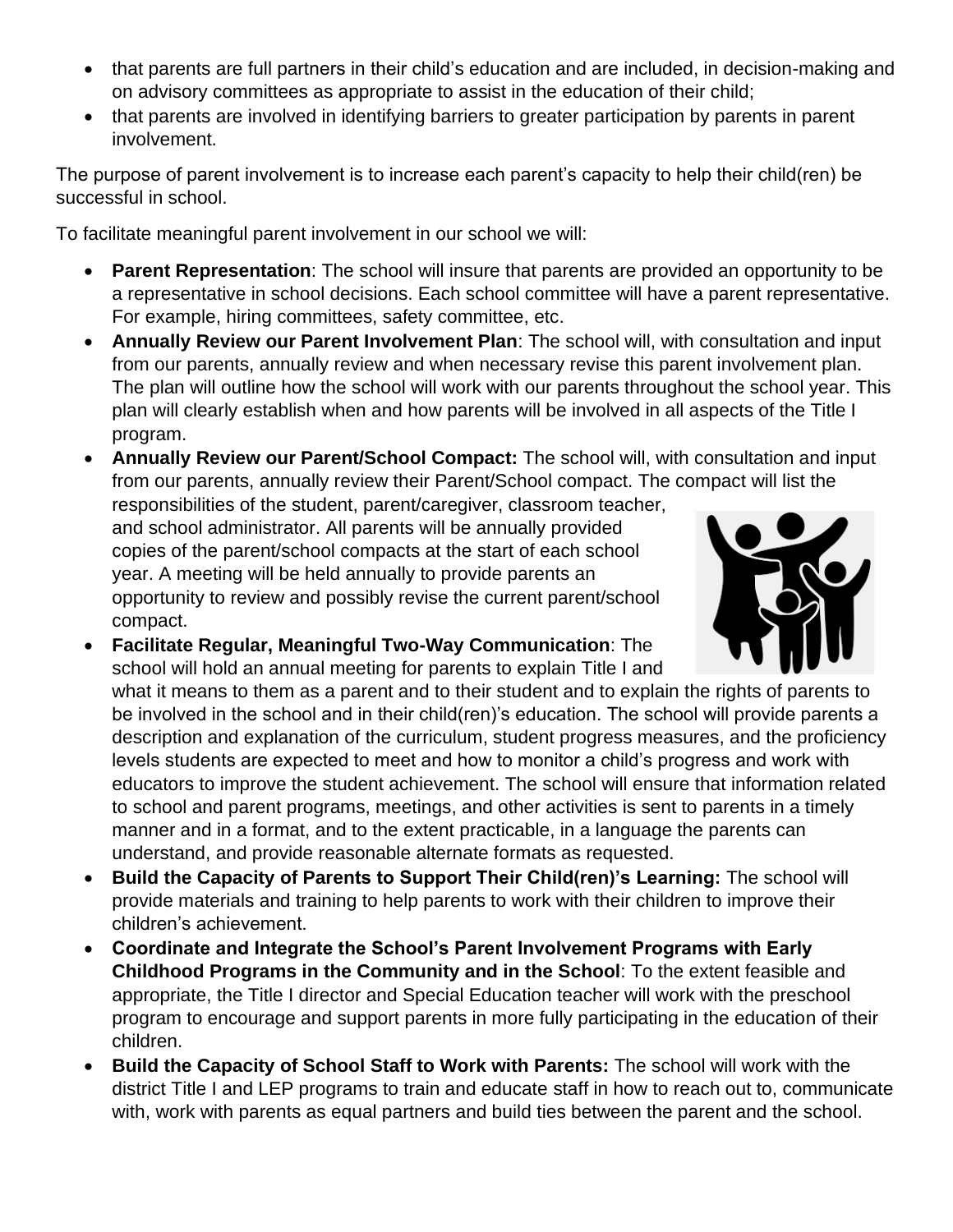Federal law requires that each school district receiving Title I funds notify parents of each student attending any school receiving these funds that information regarding the professional qualifications of their child's classroom teacher(s) may be requested.

Parents of Melba Elementary School have the right to know:

- Is my child's teacher licensed to teach the grades and subject(s) assigned?
- Is my child's teacher teaching with a provisional license, meaning the state has waived requirements for my child's teacher?
- What is the college major of my child's teacher?
- What degree does my child's teacher hold?
- If there are instructional aides working with my child, what are their qualifications?
- If my child is or will be taught for 4 or more consecutive weeks this year by a teacher who is not highly qualified, will I be notified in a timely manner?

To request the state qualifications for your child's teacher or instructional aide, please contact Ashli Nelson at 208-495-2508.

# **Progress Reports-**

Parents/guardians may access students' grades through PowerSchool for grades 3<sup>rd</sup>-6<sup>th</sup>. Please contact the school secretary for login/password information. (This information will not be provided over the phone). If internet access is unavailable, parents/guardians may request and pick up a progress report from the school. Quarterly report cards will be sent home upon the completion of each quarter.

# **School Parties-**

Melba Elementary enjoys recognizing and celebrating birthdays with students. Birthdays are announced each morning and birthday parties are held one day per month. The Parent Teacher Association (PTA) assigns a room mother for each classroom who helps to arrange the birthday and other holiday parties. All food items that are supplied for parties must be store-bought and provided in the original container. Examples of items to bring would be: packaged cookies, fruit snacks, snack cakes, and individual rice crispy treats. We encourage healthy snacks such as individually wrapped crackers, cheese, fruits, and vegetables. Any food item containing nuts or nut products will NOT be permitted. Red and/or orange colored drinks may not be consumed within the classrooms.

# **Section 504/ADA Policy Notice-**

The Melba Joint School District #136 does not discriminate on the basis of disability when regard to admission, access to services, treatment, or employment in its programs or activities.

Section 504 of the Rehabilitation Act of 1973 prohibits discrimination against individuals with disabilities in any program receiving federal financial assistance. The Americans with Disabilities Act (ADA) applies to employers who have over 14 employees regardless of federal financial assistance. Under both Acts, the definition of "individual with a disability" is a person who:

- has a mental or physical impairment which substantially limits one or more major life activities, such as seeing, hearing, speaking, breathing, learning, or working; or
- has a record of such impairment; or
- is regarded as having such an impairment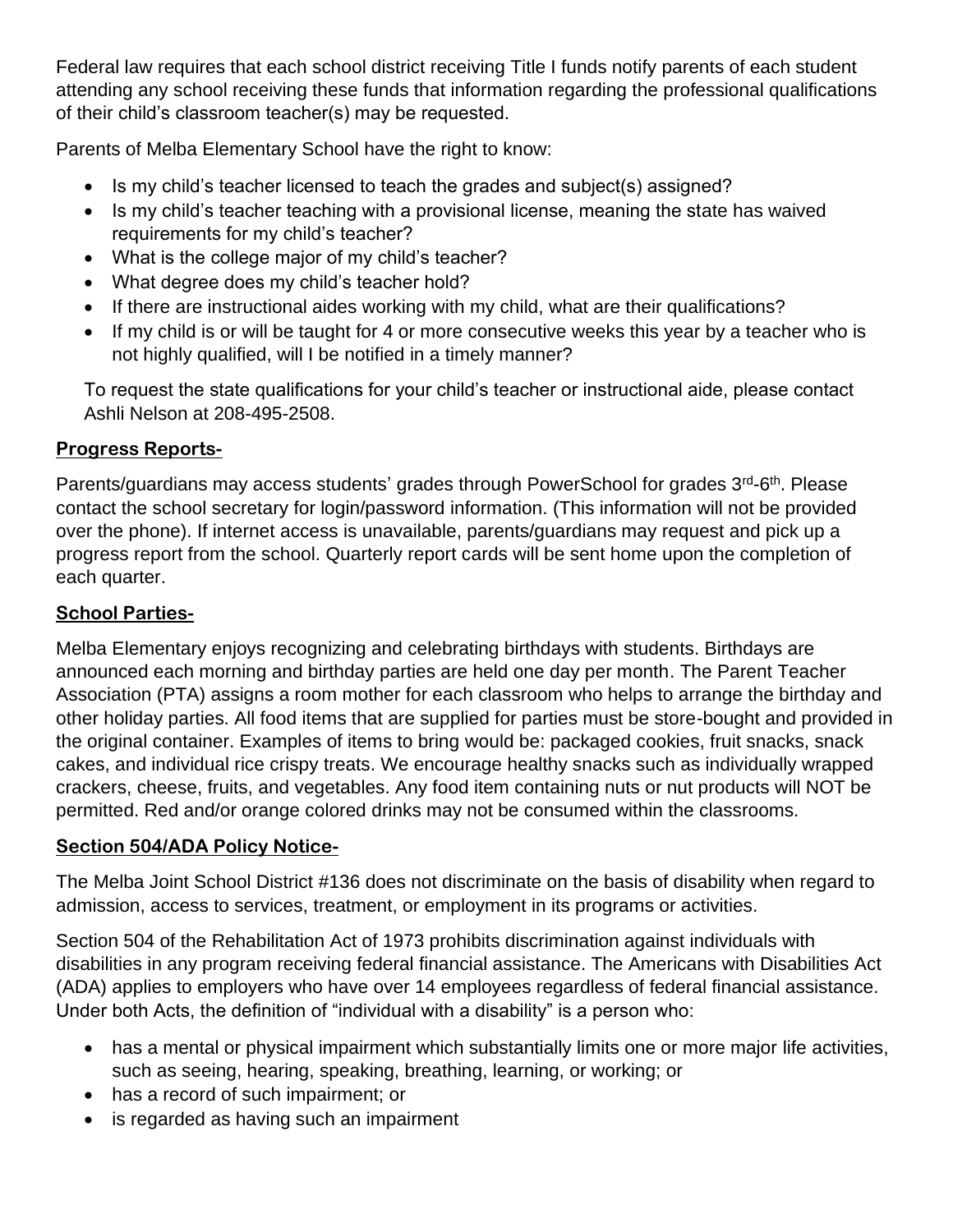The district will evaluate, identify, and provide a free appropriate education to all students who are individuals with disabilities under Section 504 of the ADA. Parents of these students are entitled to procedural safeguards, including individual notice and an impartial hearing.

The District will provide reasonable accommodation to each employee and qualified employment applicant covered by Section 504 of the ADA unless it would impose an undue hardship on the operations of the program.

Each of the programs of the District will be readily accessible to individuals with disabilities when viewed in its entirety.

The District will furnish auxiliary aids and services to students, employees, parents and members of the public who have disabilities to the extent necessary for communication with other persons in school related activities, unless it will result in an undue burden on, or a fundamental alteration in the program. The District has a grievance procedure and a due process hearing procedure for disability discrimination complaints. The Section 504/ADA Coordinator is responsible for handling questions or concerns regarding the district's compliance with Section 504 and the ADA. The Section 504/ADA coordinator is:

> Dr. Sherry Ann Adams Melba Joint School District #136 520 Broadway Avenue, Box 185 Melba, Idaho 83641 Phone (208) 495-1141 Fax (208) 495-1142

# **Student Records/Family Educational Rights and Privacy Act (FERPA)-**

School student records are confidential, and information from them shall not be released other than as provided by law. Notification to parents' and students' rights concerning a student's school records will be distributed annually through this handbook.

The Family Educational Rights and Privacy Act (FERPA) affords parents/guardians and students over 18 years of age ("eligible students") certain rights with respect to the student's education records. They are:



- The right to inspect and copy the student's education records within a reasonable time of the day the District receives a request for access.
- The right to request an amendment of the student's education records that the parent(s)/guardians(s) or eligible student believes is inaccurate, misleading, irrelevant, or improper.
- The right to permit disclosure of personally identifiable information contained in the student's education records, except to the extent that FERPA or State law authorizes disclosure without consent.
- The right to a copy of any school record proposed to be destroyed or deleted.
- The right to prohibit the release of directory information concerning the parent's/guardian's child.
- The right to request that the information not be released to military recruiters and/or institutions of higher education.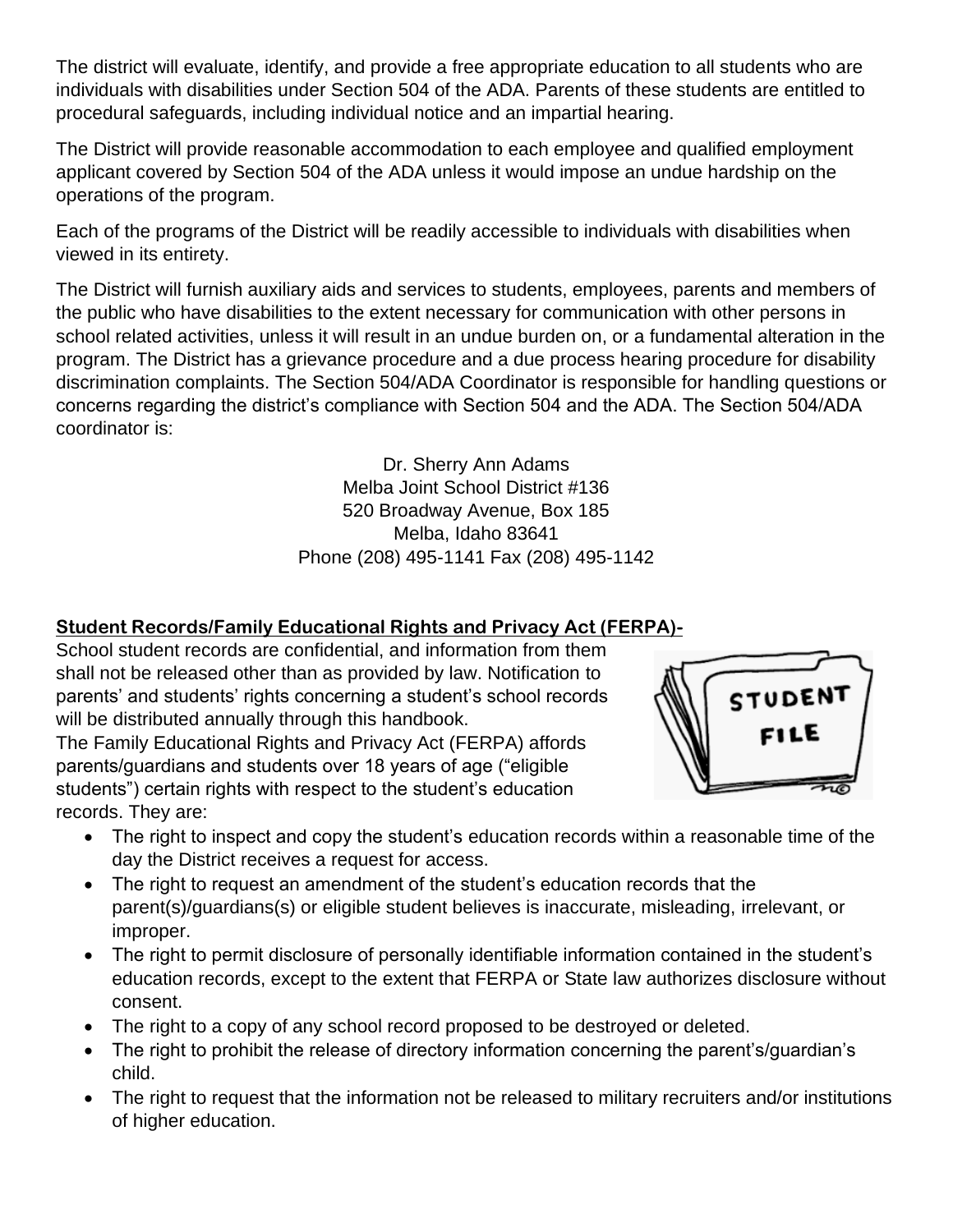#### **Directory Information-**

The District may release certain directory information regarding students, except that parents may prohibit such a release. Directory information shall be limited to:

- 1. Name
- 2. Address
- 3. Gender
- 4. Grade level
- 5. Birth date and place
- 6. Parents'/Guardians' names and addresses
- 7. Academic awards, degrees, and honors
- 8. Information in relation to school-sponsored activities, organizations, and athletics
- 9. Major field of study
- 10. Period of attendance in School

Any parent(s)/guardian(s) or eligible student may prohibit the release of any or all of the above information by delivering a written objection to the building principal within 30 days of this notice.

#### **Military Recruiters/Institutions of Higher Education**

Pursuant to federal law, the District is required to release the name, addresses, and telephone numbers of all high school students to military recruiters and institutions of higher education upon request. This notification to parents and students concerning school records will inform them of their right to object the release of this information.

For more information regarding student record information please refer to Melba School District Policy 3570F.

# **Student Behavior and Code of Conduct-**

Melba Elementary School strives to develop a safe, positive, and productive learning environment for its students. This environment is developed through the use of positive behavior supports. Every staff member and student are expected to behave in a manner that promotes healthy relationships and positive learning experiences.

Students are presented with the expectations set forth by the Melba Elementary Staff. Students are held to these expectations while on school grounds, riding the bus, during school sponsored activities on school premises, or any other locations. Teachers and staff members are urged to identify students participating in positive behavior interactions and notify the student and/or the parent of these positive interactions. Examples of positive interactions include, but are not limited to:

- Following classroom rules/expectations
- Prepared for class
- Acting in a considerate and respectful manner
- Demonstrating respect for school property
- Actively participating in class activities
- Helping others
- Resolving differences in a positive manner
- Following directions from all staff members in the school

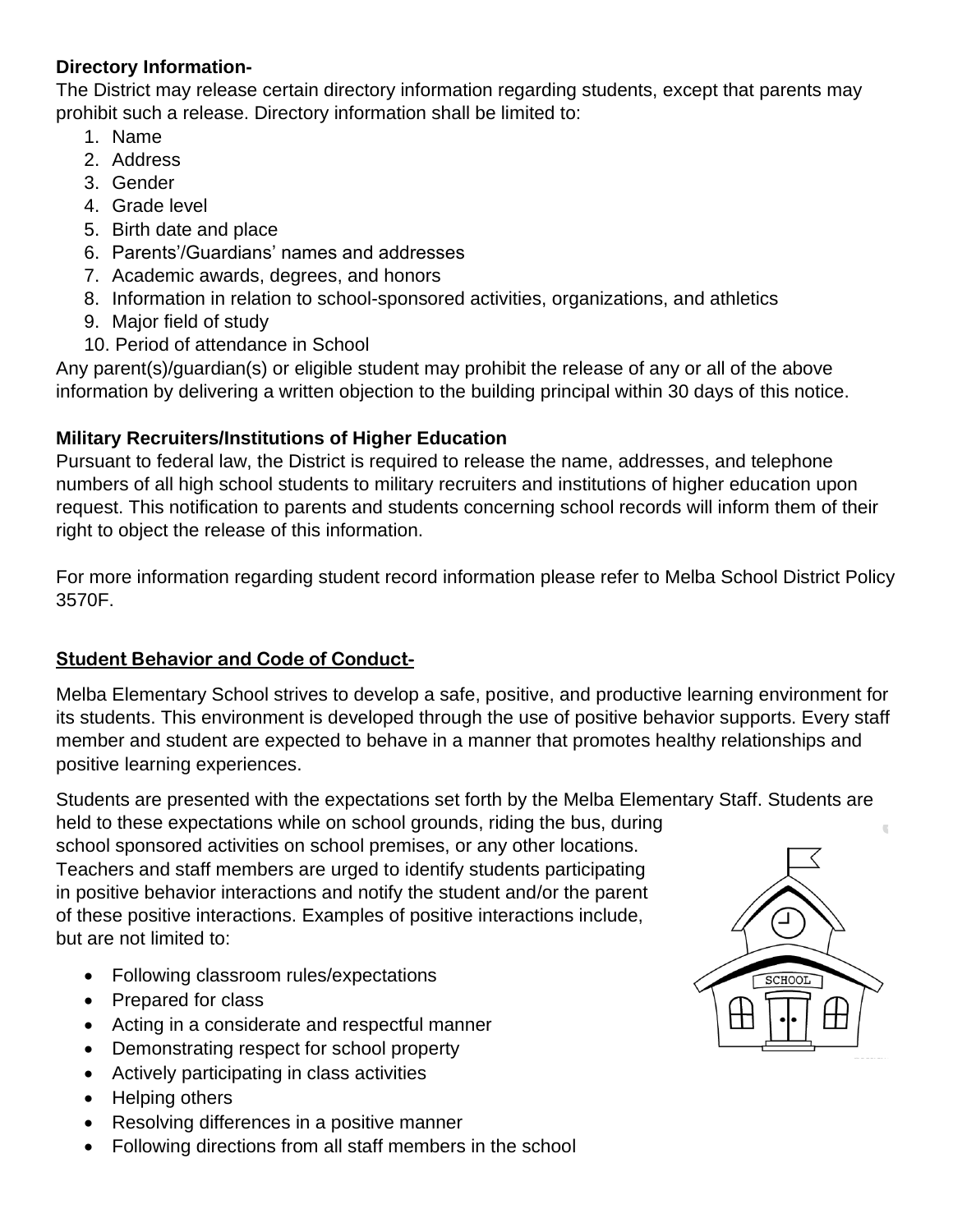Every attempt will be made to recognize students who are demonstrating exemplary conduct. Staff members may provide the student with the following reinforcements but are not limited to:

- Positive written feedback
- Positive verbal reinforcement
- Phone call or text home to parent
- Student privileges

Disciplinary action may be taken against a student guilty of disobedience or misconduct, including, but not limited to:

- Bullying
- Harassment
- Theft
- Fighting
- Conduct continuously disruptive of school discipline or of the instructional effectiveness of the **District**
- Being disrespectful towards others or school property
- Using profane or vulgar language
- Habitual truancy
- Incorrigibility
- Academic dishonesty
- Using, possessing, distributing, purchasing, or selling tobacco or vaping products
- Using, possessing, distributing, purchasing, or selling alcoholic beverages or illegal drugs
- Using, possessing, distributing, purchasing, or selling weapons or objects that reasonably could be considered or used as a weapon
- Disobeying directives from staff members or school officials and/or rule and regulations governing student conduct

Interventions and supports may be provided to students who are not participating in positive behavior interactions. If a child continues to participate in these negative behaviors, disciplinary action may need to be taken. Examples of disciplinary action include but are not limited to:

Traditional Disciplinary Measures:

- Expulsion
- Suspension
- Detention
- Clean-Up Duty
- Loss of student privileges
- Loss of bus privileges
- Temporary removal from classroom
- Meeting with the student and/or student's parents
- Restitution for damages to school property

Alternative Disciplinary Measures:

- Reflective activities, such as requiring the student to write an essay about the student's misbehavior
- Mediation when there is mutual conflict between peers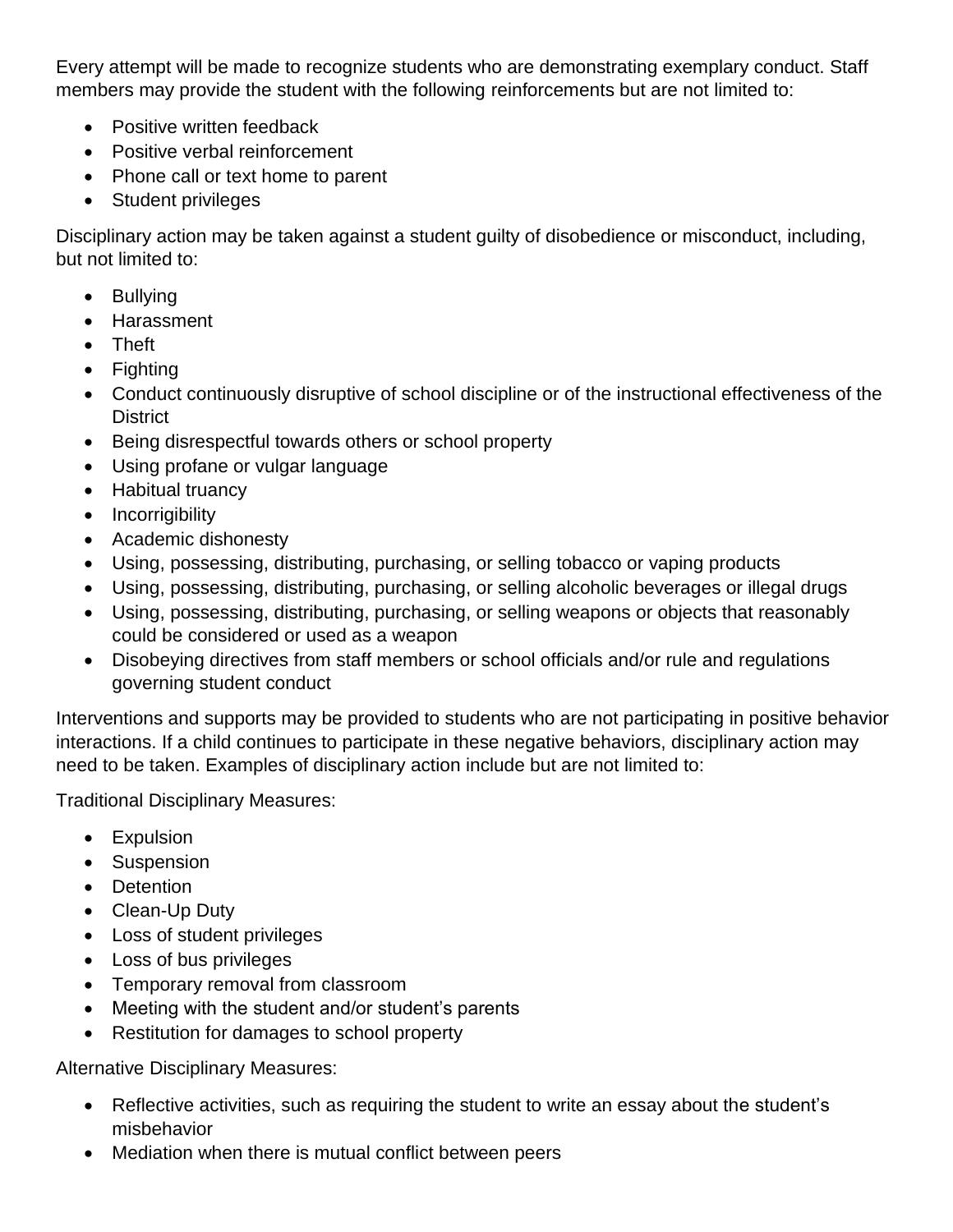- **Counseling**
- Anger Management
- Behavior Management Plans
- Service Activities
- Referral to RtI Team

Every teacher, and any other school personnel when students are under his or her charge, is authorized to impose any disciplinary measure (other than suspension, expulsion, corporal punishment, or in-school suspension) which is appropriate and in accordance with the policies and rules on student discipline. Teachers may remove students from a classroom for disruptive behavior. Teachers also develop their own individual discipline plans for managing student behavior.

# **Bullying and Harassment:**

| Peer Conflict:                                                                                                                                                                                                                 | Bullying:                                                                                                                                                                                                                                                                                                                   | Harassment:                                                                                                                                                                                                                                                                             |
|--------------------------------------------------------------------------------------------------------------------------------------------------------------------------------------------------------------------------------|-----------------------------------------------------------------------------------------------------------------------------------------------------------------------------------------------------------------------------------------------------------------------------------------------------------------------------|-----------------------------------------------------------------------------------------------------------------------------------------------------------------------------------------------------------------------------------------------------------------------------------------|
| • One time or isolated<br>event<br>• Balance of power exists<br>between students<br>• Not a group picking on<br>one student<br>• Students are willing to<br>work out conflict with<br>assistance or leave each<br>other alone. | Carried out repeatedly<br>$\bullet$<br>over time<br>Imbalance of power<br>$\bullet$<br>Intentional, planned<br>$\bullet$<br>harm doing<br>Often unprovoked<br>$\bullet$<br>Aggression can be<br>$\bullet$<br>carried out by an<br>individual or group<br>Can be physical, verbal,<br>$\bullet$<br>relational, or electronic | Aggressive behavior<br>$\bullet$<br>focused on a student's<br>race, national origin,<br>religion, color, disability,<br>or gender<br>• Behavior is severe,<br>persistent or pervasive<br>enough to interfere with<br>a student's ability to<br>participate in or benefit<br>from school |

# **Reporting:**

Any individual who believes he/she is being bullied or harassed must report to school personnel immediately. If any individual becomes aware that a student or staff member may be subject to bullying or harassment must report to district personnel immediately. School personnel must take immediate action to stop the harassment and report it. Failure to report may be subject to disciplinary action.

# **Discipline Related to Harassment/Bullying:**

Students engaging in harassment, intimidation, or bullying will be subject to graduated consequences appropriate to the severity of the violation as determined by the Board, school administrators, or designated personnel depending upon the level of discipline. Graduated consequences for bullying may include any of the above listed traditional or alternative disciplinary measures or a combination thereof in accordance with the nature of the behavior, the developmental age of the student, and the student's history of problem behaviors and performance. However, depending upon the nature of the act, the District reserves the right to deviate from the process of graduated consequences to appropriately address the conduct at issue and move directly to suspension or expulsion proceedings. District personnel may also report the student's conduct to the appropriate law enforcement officials.